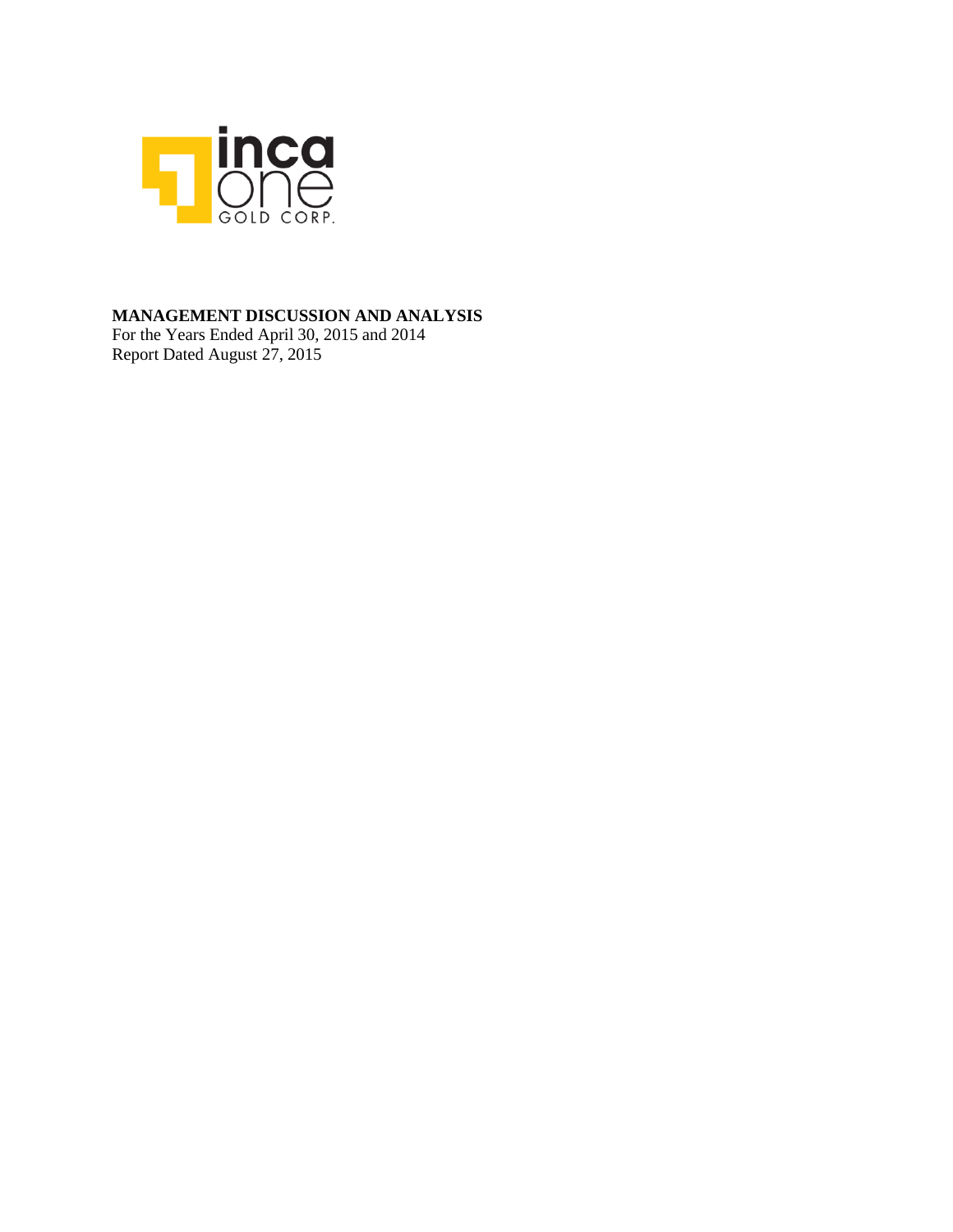### **INCA ONE GOLD CORP.** (Formerly Inca One Resources Corp.) Management Discussion & Analysis Years Ended April 30, 2015 and 2014

The following information, prepared as of August 27, 2014, should be read in conjunction with the audited consolidated financial statements of Inca One Gold Corp. ("the Company" or "Inca One") for the year ended April 30, 2015 (the "April 2015 Annual Financial Statements"). This MD&A is the responsibility of management and has been reviewed and approved by the Board of Directors of the Company.

### **General Overview**

Inca One was incorporated on November 9, 2005, and is engaged in the business of developing toll milling operations in Peru, to service government permitted small scale miners. The Company, through its Peruvian subsidiary Chala One SAC, ("Chala One") has acquired an existing Peruvian mineral processing plant (the "Chala Plant"), which the Company has successfully upgraded to approximately 100 tonnes per day ("TPD") capacity.

In recent years the Peruvian government instituted a formalization process for informal miners as part of its efforts to regulate their activities. The deadline for registering informal miner concessions expired on April 19, 2014 and online Peruvian news sources have recently reported that the government has started to deploy aggressive measures to eradicate any remaining illegal miners in Peru. While the Company is aware of the tensions created by the foregoing it intends to continue with its business plan to source high grade gold mill feed from legally recognized Peruvian artisanal and small scale miners.

During the year ended April 30, 2015, the remaining exploration and evaluation expenditures incurred with respect to the Corizona Project were written down by \$20,000 due to the uncertainty of successfully acquiring the option to purchase the property. The Company continues to actively evaluate other potential mineral projects including additional toll milling operations. Inca One is listed for trading on the TSX Venture Exchange (the "TSX-V") under the symbol "IO", on the Frankfurt Stock Exchange under the symbol "SU9.F", and the Santiago Stock Exchange Venture under the symbol "IOCL".

#### **Recent Operational Milestones and Highlights**

- Completed the expansion and build-out of the Chala Plant to 100 TPD capacity from the original 20 TPD capacity (build-out began mid-2014).
- Expanded the Peruvian mineral purchasing team and hired a full complement of technical, operational, and administrative staff with key hires among Peru's industry's elite.
- Sourced high grade gold bearing material from government approved third party small scale and artisanal miners.
- Commenced commercial production February 1, 2015.
- Achieved target production rate of 100 TPD.
- Conducted weekly exports of gold-bearing dore with shipments as high as 15 kilos.
- Processed over 12,800 tonnes of raw material at the Chala One plant from Jan 2, 2015 through July 30, 2015, and produced approximately 8,900 ounces of gold from Jan 2, 2015 through July 30, 2015.
- Completed construction of an additional tailings pond providing additional capacity.
- Purchased a desorption plant and chemical laboratory to better maximize plant efficiency and lower operating costs.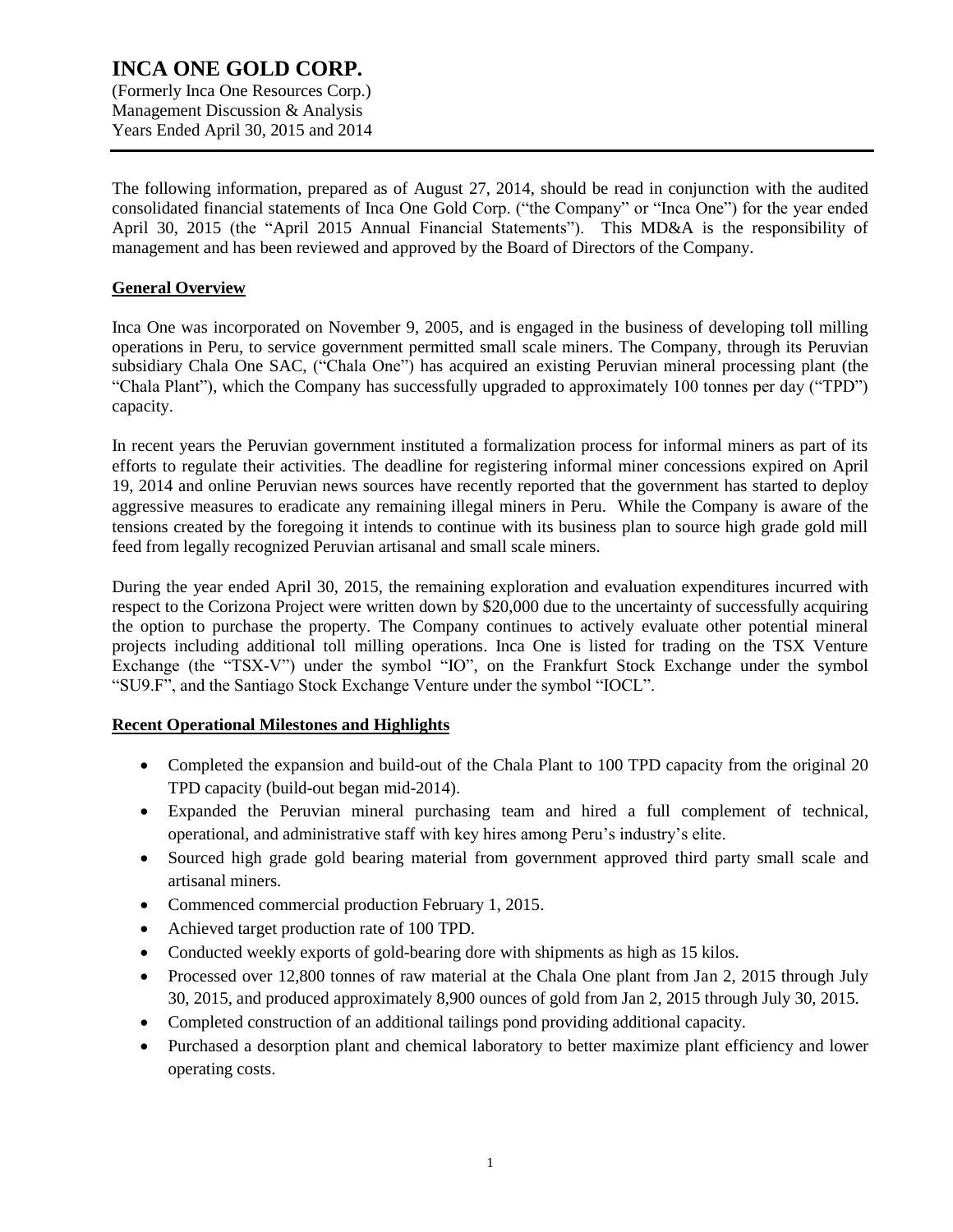Years Ended April 30, 2015 and 2014

### **Management**

In September 2014, Mr. Oliver Foeste was appointed as Chief Financial Officer and Mr. Jamie Polar was appointed as VP Development and Operations Peru. In November 2014, Mr. Emilio Ortiz was appointed as Superintendent for the Chala Plant. In December 2014, Mr. Carlos Santana was appointed as Chief Metallurgist for the Chala Plant. Subsequent to year-end, Mr. Rafael Rossi was appointed as Director of Finance and Administration Peru.

#### **Chala Plant – Phase I - Acquisition and Initial Test Milling**

On June 6, 2013, the Company entered into a Letter of Intent to acquire 100% of the Chala Plant in Southern Peru for USD\$240,000. Of this amount, USD\$150,000 has been paid and the remaining USD\$90,000 will be payable once transfer of the fully permitted facility is complete (see Title and Permitting below). Finder fees of USD\$40,000 were paid in connection with the acquisition and sourcing and technical advice fees of USD\$118,000, inclusive of value added tax, were also paid with respect to the acquisition and refurbishment of the Chala Plant in December 2013.

The Chala Plant was refurbished almost immediately after acquisition in calendar 2013 in order to achieve a processing capacity of 25 TPD and its first production of activated carbon was reported in November 2013. During the year ended April 30, 2014, the Company estimated a recovery of 347.97 ounces of gold and 144.50 ounces of silver from the harvest of activated carbon from the Chala Plant during the initial test milling phase.

In March 2014 an incident occurred at the Chala Plant during which certain Government officials caused some minor damage under the mistaken belief that the plant was not operating legally. The damage was subsequently repaired.

The aforementioned technical information was reviewed on behalf of the Company by Phu Van Bui, P.Geo., a director and a Qualified Person as defined in NI 43-101.

#### **Chala Plant – Phase II - Expansion and Operations**

In June 2014 the Company closed the first tranche of a \$5,500,000 bond financing (see Financings below) for gross proceeds of \$2,700,000 which enabled the Company to begin expansion of the Chala Plant from 25 TPD capacity to 100 TPD capacity as well as provide working capital for mineral purchases and general operating purposes. During August 2014 and November 2014, the Company closed the second and third tranches, for gross proceeds of \$1,400,000 and \$1,400,000 respectively.

To oversee expansion the Company engaged an established Peruvian engineering firm to oversee the construction and plant expansion to 100 TPD capacity. Two new 50 TPD ball were installed and commissioned over that period and many other aspects of the plant were expanded and upgraded including the crushing and leaching systems, expansion of the camp, new scale and reception area, new lab and storage facilities, and expanded mineral stockpile area. By December 31, 2014 the construction was substantially complete. The Company conducted test milling and commissioning beginning November 2014, and with the appropriate assessment management determined that at February 1, 2015 the Chala Plant had commenced commercial production.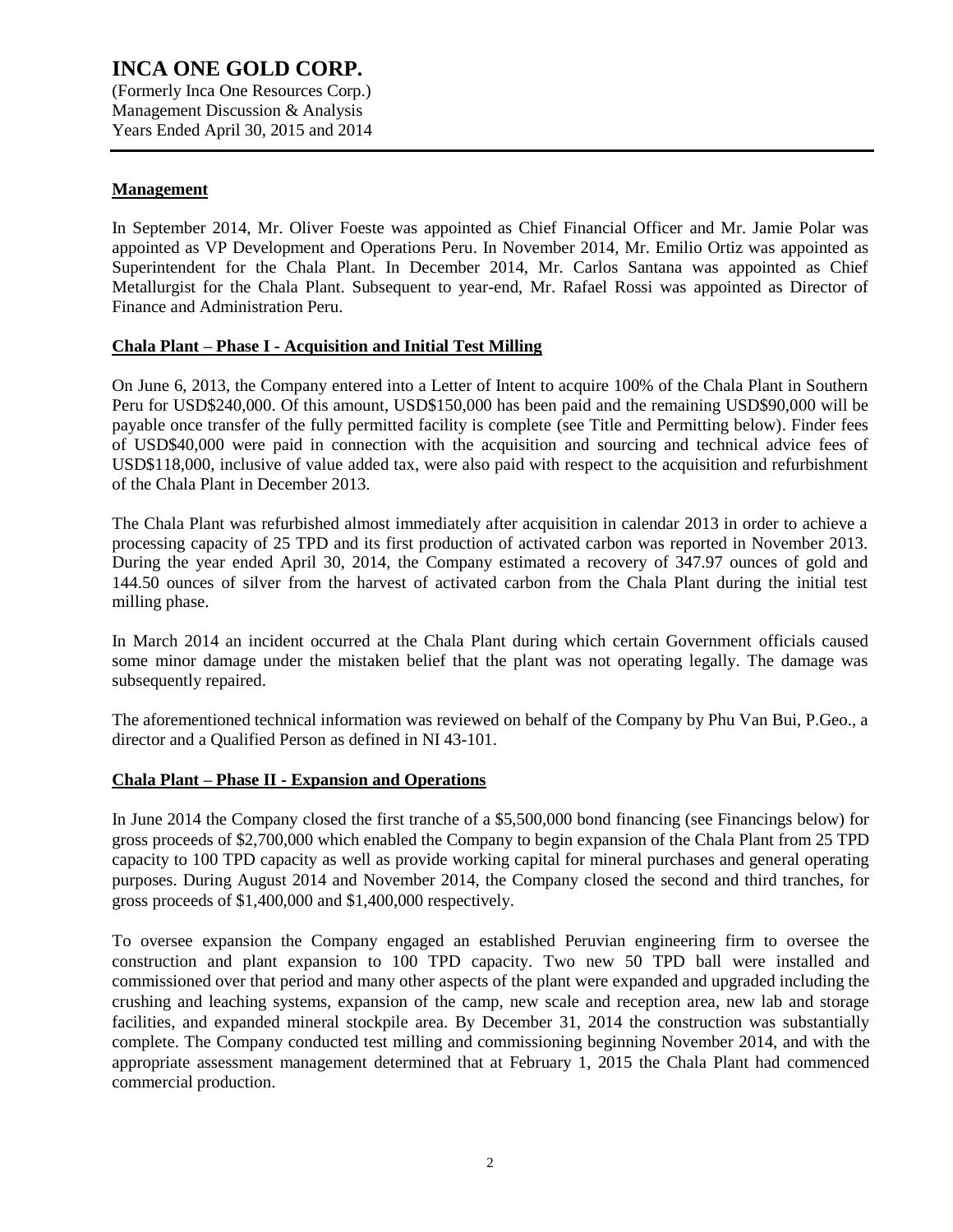Years Ended April 30, 2015 and 2014

This assessment included key parameters being met such as: a) all major and auxiliary processing circuits were fully operational including ball mill, crushing, and leaching circuits, and related facilities in place; b) average production throughput at the plant since February 1, 2015 has been in excess of 50 TPD with production ramping up to the full 100 TPD production capacity; and c) a reasonable testing and commissioning period had completed. As a result of the commencement of commercial production the Company began amortizing the capitalized costs of its milling plant.

Recent recovery highlights include:

- From January 8, 2015 through February 24, 2015 the Company recovered 1,278 ounces (39,776.17 grams) of gold and 1,072 ounces (33,351.63 grams) of silver.
- From February 25, 2015 through April 8, 2015 the Company recovered 1,665 ounces (51,828 grams) of gold and 1,119 ounces (34,789 grams) of silver.
- From April 9, 2015 through June 2, 2015 the Company recovered 2,144 ounces (66,671 grams) of gold and 2,392 ounces (74,405 grams) of silver.
- From June 3, 2015 through July 31, 2015 the Company produced 3,186 ounces (99,096 grams) of gold and 4,069 ounces (126,560 grams) of silver.

The Company focused on and expanded the mineral purchasing team to nine members in order to establish sufficient mill feed for the growing plant capacity. The mineral buying team is focused on establishing relationships and arranging mineral supply contracts with multiple legal miners providing mineral and mill feed with a gold grade target of 25 grams per tonne ("gpt") or greater. During the year, the Company has signed various multi-delivery letters of agreement ("LOA") to purchase mill feed for the Chala Plant. The Company's target is to have 1,500 tonnes per month under LOA's, or 50% of the total expected 3,000 tonnes per month to supply the expanded operating capacity. The balance of the mill feed is expected to come from ongoing spot purchases in the market.

As at April 30, 2015, total plant upgrade costs and capitalized pre-operating costs was \$5,241,843 (2014 -  $$1,035,105$ ) which includes  $$1,712,199$  (2014 –  $$nil$ ) of revenue considered incidental generated during the pre-operating period. Included in these total costs are USD\$280,000 original purchase price and finder fee, and USD\$118,000 in sourcing and technical fees.

Inca One management believes that the Chala Plant will enable the Company to generate sufficient cash flows to achieve profitable operations and further expand its Peruvian operations.

The aforementioned technical information was reviewed on behalf of the Company by Phu Van Bui, P.Geo., a director and a Qualified Person as defined in NI 43-101.

#### **Chala Plant - Title and Permitting**

Transfer of formal title of the Chala Plant is subject to a number of conditions. As part of the terms of the original purchase agreement for the Chala Plant, Inca One has an agreement between its wholly owned subsidiary, Chala One, and the seller and initial permit applicant, to operate under the umbrella of formalization until the successful completion of all the environmental and operating permits. As part of the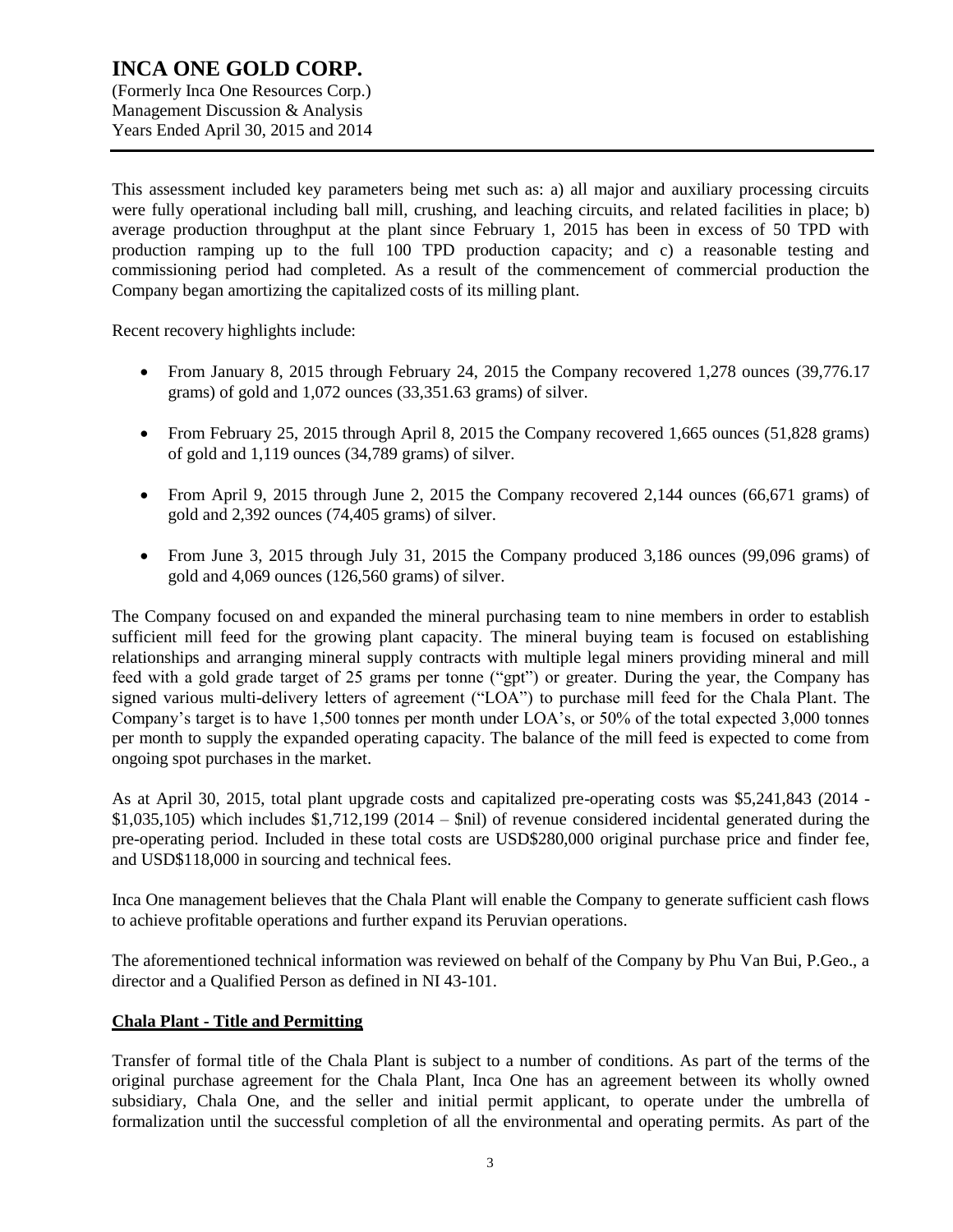formalization process the Chala Plant is currently in compliance and able to operate up to 100 TPD capacity. The Company has recently made significant progress on the various long-term licenses and permits required for the Chala Plant to operate at 100 TPD. The Company is also proceeding with the application of commercial permits to incrementally increase capacity up to 250 TPD. The Chala Plant currently sits on 21 hectares of land, and has ample room for plant expansion.

#### **The Corizona Project – Mineral Property Option**

Pursuant to the underlying Mining Lease with Purchase Option Agreement ("Underlying Agreement") dated January 24, 2013, between Canadian Mining and the Peruvian owner of the mineral property, Sociedad Minera Corizona Limited Liability Lima ("SMRL"), Canadian Mining was entitled to conduct mining activity on, and held an option to purchase, the Corizona Project until February 27, 2015.

During the year ended April 30, 2015 the Company determined that Canadian Mining was not adhering to the terms of the Underlying Agreement it held with SMRL and therefore the Company began to negotiate directly with SMRL to ensure the Company could continue to hold an interest in the Corizona Project. As of the date of this report a new agreement had not been finalized with SMRL. Therefore due to the uncertainty of successfully acquiring an option to purchase the Corizona property from SMRL, for accounting reasons a write-down of exploration and evaluation assets of \$367,337 was recorded during the year ended April 30, 2014. A further \$20,000 was recorded during the year ended April 30, 2015 to fully write-down the exploration and evaluation cost of the Corizona Project to \$nil.

Effective February 28, 2015 the Company and Canadian Mining have no ongoing business relationships including the termination of the Joint Venture Agreement in 2014 (see below) and the expiry of the Company's option in the Corizona property on February 27, 2015.

On June 5, 2013, the Company committed to a three year renewable Joint Venture Agreement with Canadian Mining for purposes of further exploration, evaluation, development and operation of the Corizona Project. Pursuant to the terms of this agreement the joint venture was to be operated by Canadian Mining and the Company was to contribute all of the initial funding in exchange for an 80% share of the Corizona Project's net profits, if any. During calendar 2014 this agreement was terminated.

#### **The Las Huaquillas Property**

The Las Huaquillas Property is located in the Department of Cajamarca in northern Peru. It is easily accessible by road and is situated at a relatively low elevation of between 1,000 to 1,800 meters.

On March 25, 2011 and later amended on January 18, 2012, the Company entered into a definitive letter agreement (the "Agreement") with Rial Minera SAC ("Rial") and its shareholders (collectively the "Optionors") pursuant to which the Company was granted an option to acquire all of the issued and outstanding shares of Rial (the "Rial Shares"). Rial is a private Peruvian company that owns a 100% interest in the Las Huaquillas gold-copper project (the "Las Huaquillas Project"). Pursuant to the Agreement, the Company could acquire 100% of the Rial Shares, by paying an aggregate of USD\$5,000,000 to the Optionors; issuing 8,000,000 common shares of the Company; and incurring exploration expenditures of USD\$10,000,000 over a period of four years.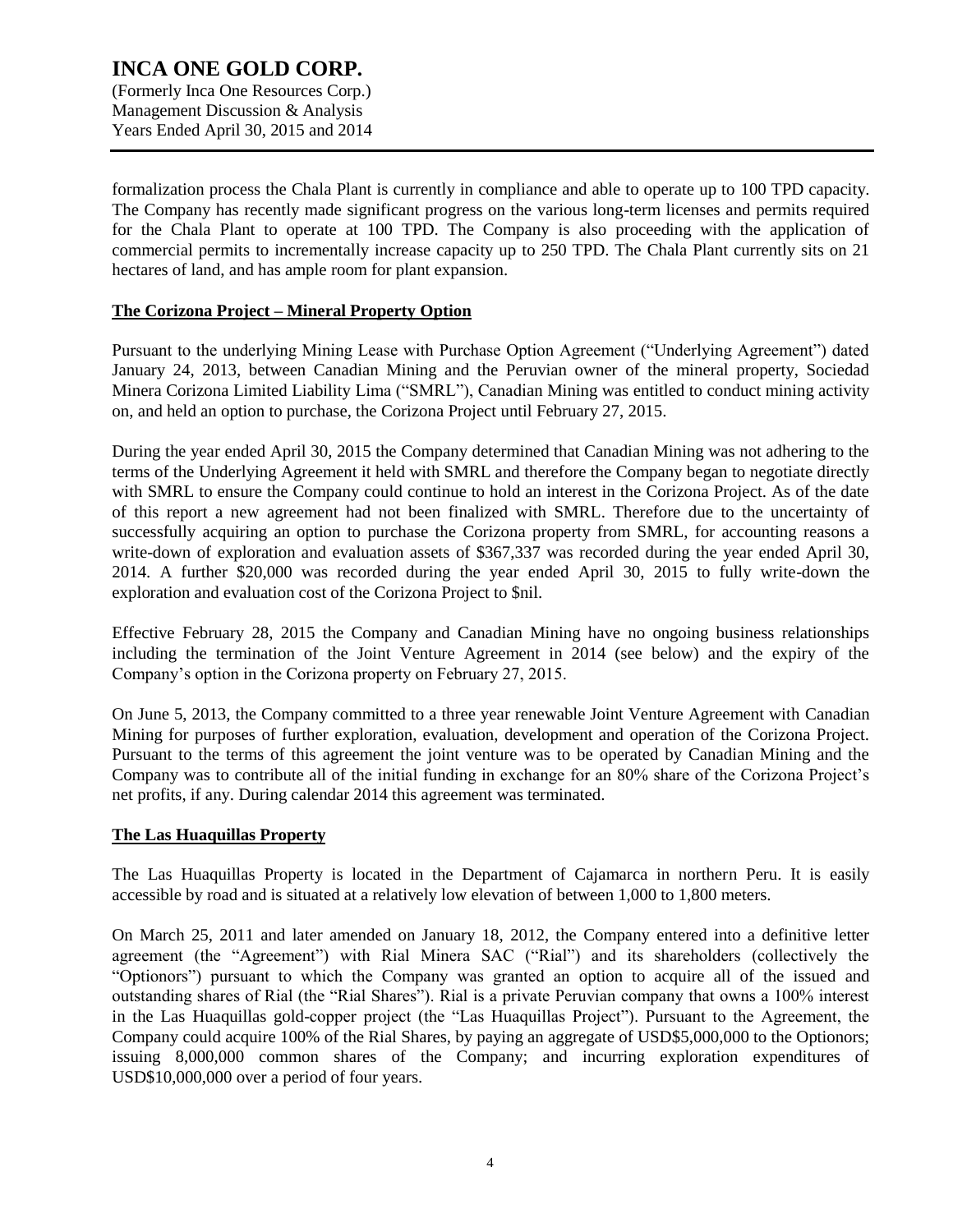(Formerly Inca One Resources Corp.) Management Discussion & Analysis Years Ended April 30, 2015 and 2014

As at April 30, 2015, the Company had paid USD\$375,000 and issued 325,000 shares for acquisition costs payable pursuant to the terms of the Agreement. As further consideration for the acquisition, the Company entered into a finder fees agreement dated July 31, 2011 and later amended by a letter agreement dated January 19, 2012, to pay finder fees of USD\$282,500 and to issue 400,000 common shares of the Company over a period of four years. As at April 30, 2015, the Company had issued 16,250 shares and paid USD\$35,625 in cash pursuant to the terms of this finder fees agreement. During the year ended April 30, 2013, Minera staked an additional 16,700 hectares of land surrounding the Las Huaquillas Project, increasing the total continuous claim holdings in the area to approximately 20,300 hectares.

After entering into the two agreements the Company expended considerable time and expense to obtain the requisite drilling permits for the Las Huaquillas Project and in June 2013, these drill permits were received. The Company then worked on locating a joint venture partner or formalizing an amended agreement with the Optionors, but was unable to achieve either goal. As a result Management terminated the option in December 2013.

For financial reporting purposes, due to the absence of sufficient verifiable information to support a recoverable value of the Las Huaquillas Project and drilling permits thereon, this value has been deemed to be zero. Accordingly a write-down of exploration and evaluation assets of \$2,452,330 was recorded during the year ended April 30, 2014. As at April 30, 2014 the Company held both the permits or Environmental Impact Statement ("DIA"), allowing for a drilling program to be conducted with respect to the Las Huaquillas Project. During June 2014, the DIA expired after its one year anniversary. The Company was unable to renew the DIA as previously in December 2013 the Company had terminated the underlying concession agreement.

### **Future Outlook**

The Company is moving forward with its business plan to focus on gold-bearing mineral processing facilities in Peru and believes that the Chala Plant operations may provide the necessary cash flow to achieve profitability in calendar 2016. The Company intends to use the funds and net profits from mineral processing operations at the Chala Plant, and additional fundraising (see Financings and Subsequent Events below) to execute its business plan and expand mineral processing operations, so that it can continue to achieve its longterm objectives.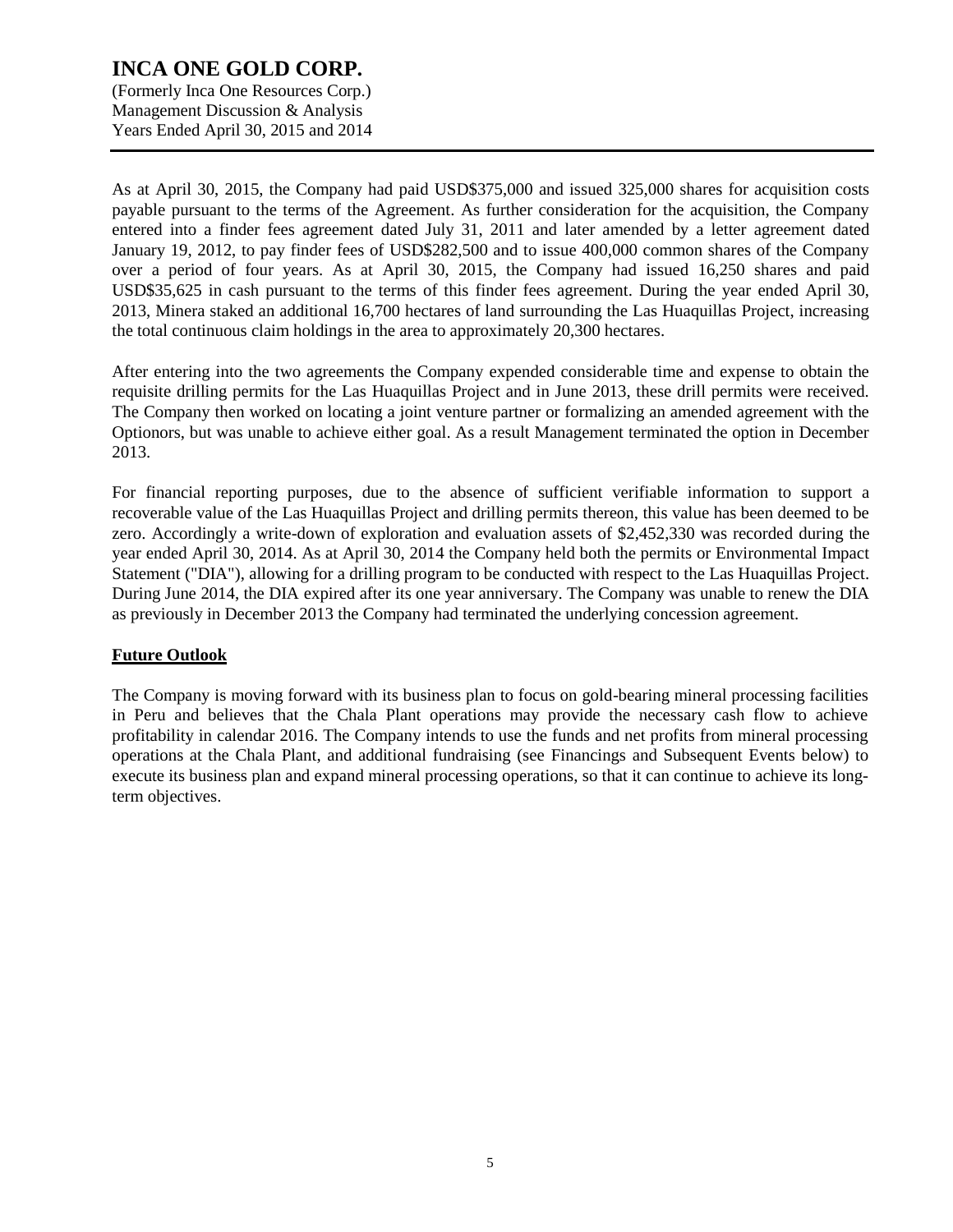(Formerly Inca One Resources Corp.) Management Discussion & Analysis Years Ended April 30, 2015 and 2014

#### **Selected Annual Information**

The following selected financial data with respect to the Company's financial condition and results of operations has been derived from the audited financial statements of the Company for the years ended April 30, 2015, 2014 and 2013. The selected financial data should be read in conjunction with those financial statements and the notes thereto.

|                                        | Years ended April 30, |             |            |
|----------------------------------------|-----------------------|-------------|------------|
|                                        | 2015                  | 2014        | 2013       |
|                                        |                       | S           |            |
| Revenue                                | 4,304,802             |             |            |
| Cost of goods sold                     | 4,173,660             |             |            |
| Gross margin                           | 131,142               |             |            |
| Finance expense, net                   | 603,589               | 103,513     | 3,092      |
| Net loss                               | (4,207,372)           | (4,269,643) | (882, 987) |
| Net loss per share (basic and diluted) | (0.06)                | (0.09)      | (0.03)     |
| Other comprehensive income (loss)      | 770,123               | (451, 113)  | (6,232)    |

|                                   | As at April 30, |           |           |
|-----------------------------------|-----------------|-----------|-----------|
|                                   | 2014<br>2015    |           | 2013      |
|                                   |                 |           |           |
| Exploration and evaluation assets | -               | 20,000    | 2,588,368 |
| Total assets                      | 8,328,493       | 2,546,062 | 3,396,270 |
| Total long term liabilities       | 5,673,756       | 626,349   | Nil       |
| Dividends declared                | Nil             | Nil       | Nil       |

#### **Summary of Quarterly Information**

The following table sets out selected quarterly financial data from the Company's unaudited quarterly financial statements for the last eight quarters.

| Quarter ended    | Working capital<br>(deficiency) | Total assets | Long term<br>liabilities | Net loss    | Basic loss<br>per share |
|------------------|---------------------------------|--------------|--------------------------|-------------|-------------------------|
|                  |                                 | S            |                          | \$          | S                       |
| April 30, 2015   | (516, 327)                      | 8,328,493    | 5,673,756                | (779, 718)  | (0.01)                  |
| January 31, 2015 | 677,365                         | 6,739,337    | 5,162,576                | (1,980,269) | (0.03)                  |
| October 31, 2014 | 843,171                         | 4,771,034    | 4,393,324                | (747, 715)  | (0.01)                  |
| July 31, 2014    | 1,501,008                       | 3,889,948    | 3,082,066                | (699, 670)  | (0.01)                  |
| April 30, 2014   | 170,974                         | 2,546,062    | 626,349                  | (848, 541)  | (0.02)                  |
| January 31, 2014 | (114, 588)                      | 1,887,745    | 613,944                  | (347, 680)  | (0.01)                  |
| October 31, 2013 | (114, 144)                      | 1,329,135    | 455,168                  | (2,727,506) | (0.06)                  |
| July 31, 2013    | (160, 863)                      | 3,189,915    |                          | (345, 916)  | (0.00)                  |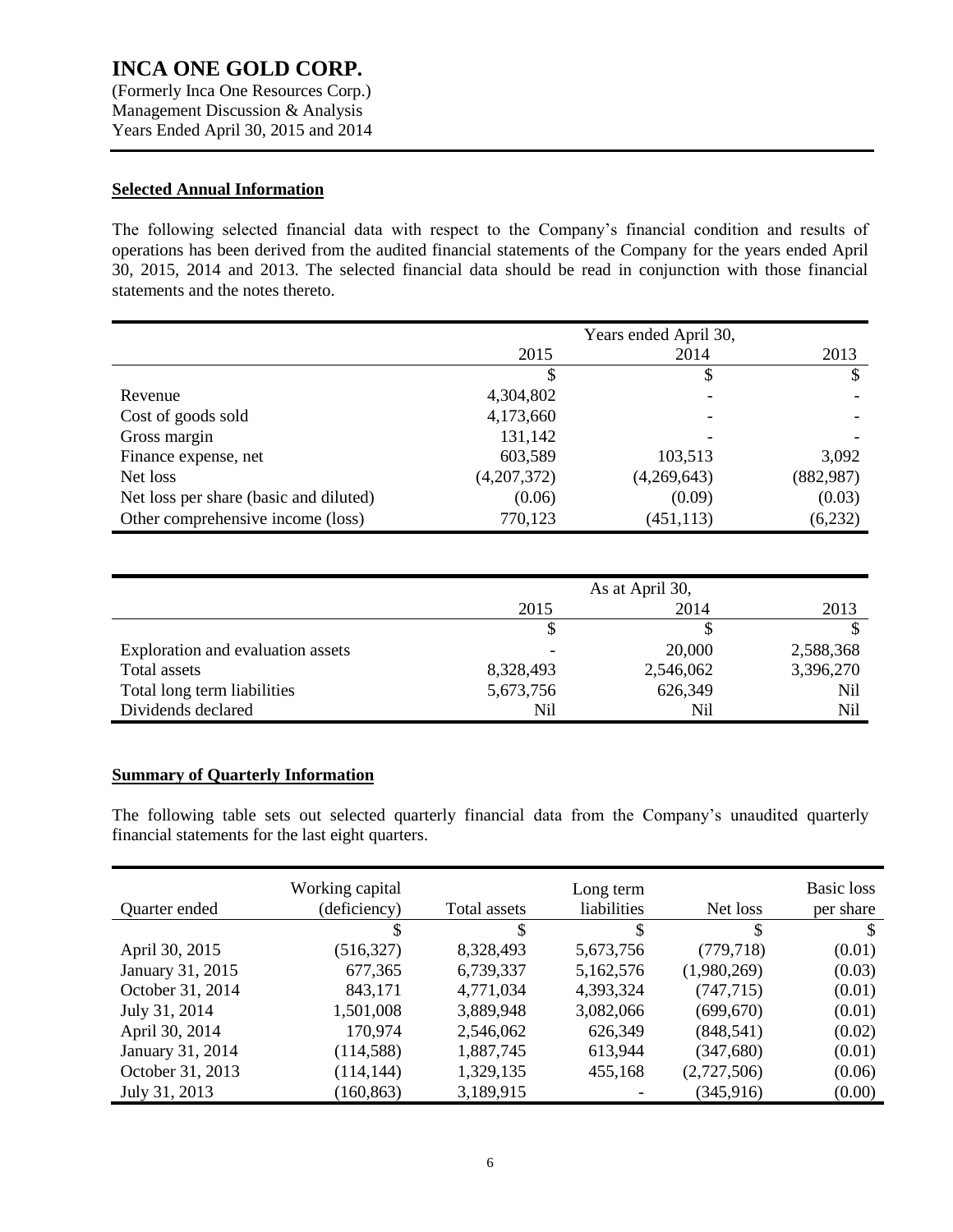(Formerly Inca One Resources Corp.) Management Discussion & Analysis Years Ended April 30, 2015 and 2014

The working capital deficiency as at April 30, 2015 is a result of the net loss and impacted by \$2,258,052 of new debt financings which are included as current.

Total assets increased during the three months ended April 30, 2015, due to increases in certain current assets including prepaids and receivables (including VAT) arising from operations during commercial production as well as the impact of foreign exchange of translating US dollar functional currency assets to the Canadian dollar reporting currency. Note that deferred exploration and development expenditure was \$57,392 for the three months ended January 31, 2014, \$100,990 for the three months ended October 31, 2013, and \$109,185 for the three months ended July 31, 2013.

The increase in long term liabilities from July 31, 2014 through January 1, 2015 primarily arose from closing of the three tranches of the \$5.5 million bond financing.

Major changes in quarterly net loss arose as follows:

- During the three months ended April 30, 2015, the \$779,718 net loss increased relative to prior quarters (other than January 31, 2015 and October 31, 2014) from increases in both consulting and management fees as well as office, rent and administration expenses arising from expanded corporate and Peruvian administrative teams, and commencement of commercial production, while being offset by a \$529,458 gain in foreign exchange (see results of operations analysis below).
- During the three months ended January 31, 2015, the \$1,980,269 net loss included a \$990,835 impairment of marketable securities from devaluation of the Global Resources Investment Trust PLC ("GRIT") shares. Through October 31, 2014 the unrecognized losses were recorded through other comprehensive income.
- During the three months ended October 31, 2013 the \$2,727,506 net loss primarily arose from a \$2,452,330 impairment of the Las Huaquillas Property.

#### **Results of Operations – Year over Year**

During the year ended April 30, 2015 ("fiscal 2015"), the Company reported a net loss of \$4,207,372 compared to a net loss of \$4,269,643 during the year ended April 30, 2014 ("fiscal 2014"), representing a decrease in loss of \$62,271.

Revenue for fiscal 2015 was \$4,304,802 and cost of goods sold was \$4,173,660 resulting in a gross margin of \$131,142. This gross margin was the result of three months of commercial production effective February 1, 2015. During the pre-operating period before February 1, 2015, the Company generated \$1,712,199 of incidental income from the sales of gold and silver produced during the period which were netted against the pre-operating costs for accounting purposes. To clarify, this incidental income is not included in revenue.

Consulting and management fees in fiscal 2015 increased by \$550,350 to \$788,892 compared to \$238,542 during fiscal 2014. This increase was the result of additional consulting and management services necessary to oversee the expansion of the Peruvian operations, build-out of the Chala Plant to 100 TPD capacity, and commencement of commercial production at the Chala Plant in February 2015.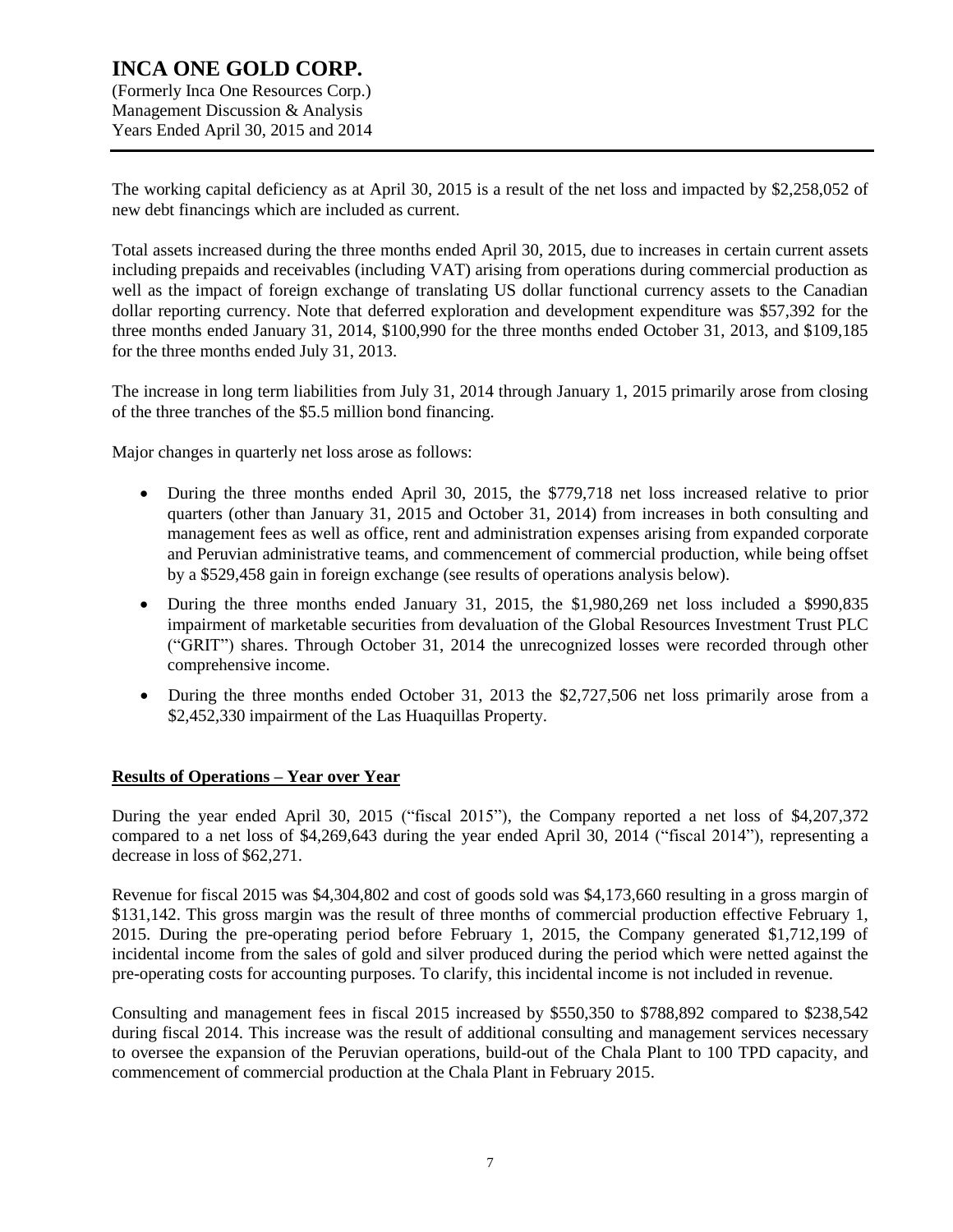(Formerly Inca One Resources Corp.) Management Discussion & Analysis Years Ended April 30, 2015 and 2014

Foreign exchange (gain) loss in fiscal 2015 decreased by \$496,570 resulting in a gain of \$475,029 compared to a loss of \$21,541 in fiscal 2014 primarily due to an unrealized gain on the CAD\$5.5 million bond due to the continued devaluation of the Canadian dollar relative to the US dollar over fiscal 2015. The CAD bond is recorded under the Chala One subsidiary which has a US dollar functional currency resulting in unrealized foreign exchange each quarter.

Office, rent and administration expenses during fiscal 2015 increased by \$478,580 to \$604,988 compared to \$126,408 during fiscal 2014. The increase was a result of a greater number of corporate and administrative staff and contractors in both the Peruvian and Canadian offices and the related increase in office requirements as the Company expanded the Peruvian operations and commenced commercial production in fiscal 2015. In addition, professional fees incurred during fiscal 2015 increased \$29,483 to \$290,461 compared to \$260,978 in fiscal 2014 as higher legal and accounting services requirements due to expansion of operations.

During fiscal 2015, the Company recorded share-based compensation of \$377,733 compared to \$105,658 during fiscal 2014. 2,710,000 stock options were granted during fiscal 2015 while 1,150,000 stock options were granted during fiscal 2014. Although all option grants were valued at estimated fair value using the same pricing model the weighted average assumptions incorporated in the model vary over time.

Transfer agent and investor relations expenses in fiscal 2015 increased by \$122,819 to \$474,014 compared to \$351,195 during fiscal 2014 arising from increased promotional and fundraising activities as the Company pursued additional capital sources including closing a CAD\$5.5 million bond, USD\$1.6M debenture with warrants, and USD\$0.6 million of a USD\$1.5M convertible debenture (see financings below).

Travel and accommodation expenses during fiscal 2015 increased by \$129,829 to \$350,165 compared to \$220,336 during fiscal 2014 primarily due to increased travel required for build out of the Chala Plant, expansion of the Peruvian operations, and investor relations related trips.

Impairment of marketable securities (GRIT shares) during fiscal 2015 was \$1,102,162 compared to \$nil during fiscal 2014. During fiscal 2014, and through Q2 2015, unrealized loss on the GRIT shares was recorded to other comprehensive income. In Q3 2015 the entire unrealized loss from 2014 and through Q2 2105 was included as an adjustment through net income as the Company deemed the significant decrease in the market price of the GRIT shares to be persistent. The Q3 2015 and Q4 2015 impairments to the GRIT shares were also recognized as an adjustment through net income.

Write-down of exploration and evaluation assets decreased by \$2,799,667 to \$20,000 compared to \$2,819,667 during fiscal 2014. During fiscal 2014 the Company write-down 100% of the Las Haquiallas project and all but \$20,000 of the Corizona project. During 2015 the Company impaired the remaining value of the Corizona project.

Finance and other costs increased in fiscal 2015 to \$410,701 and accretion expense increased to \$194,931 compared to \$97,481 and \$7,143 respectively, during fiscal 2014. These increases are the result of the promissory notes, convertible debentures and debenture units with warrants financings undertaken during fiscal 2015 and their related interest and accretion costs.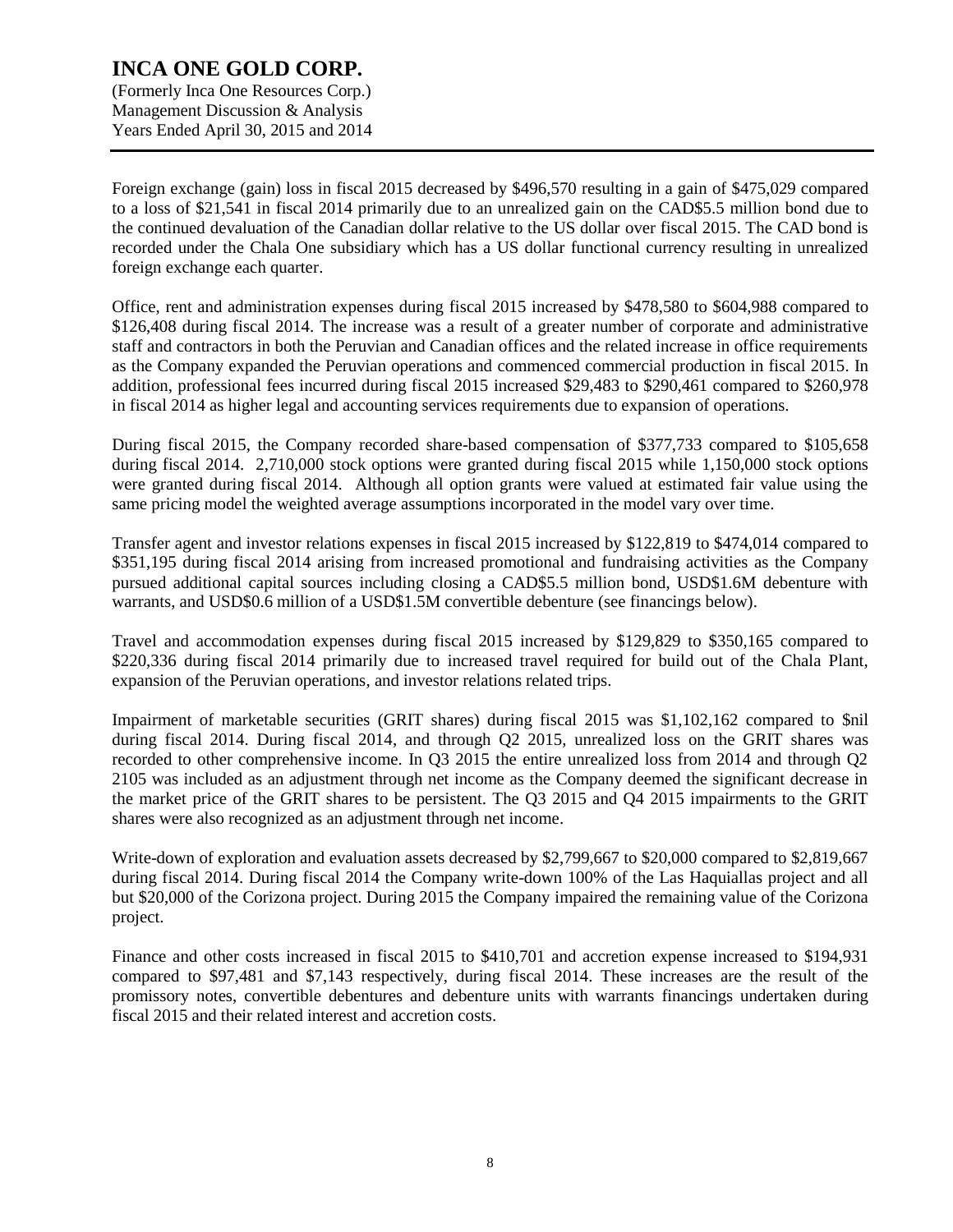Deferred income tax expense during fiscal 2015 was \$135,000 compared to \$nil during Q3 2015 due to the commencement of commercial production in Q4 2015 and the corresponding capitalization of pre-operating expenses. The deferred income tax expense arose primarily due to the temporary difference between the Peruvian tax assets and their accounting tax basis as pre-operating expenses are deductible for tax but capitalized for accounting.

#### **Results of Operations – Fourth Quarter 2015 Compared to Third Quarter 2015**

Revenue for the three months ended April 30, 2015 ("Q4 2015") was \$4,304,802 and cost of goods sold was \$4,173,660 resulting in a gross margin of \$131,142. Commercial production started on February 1, 2015. For the three months ended January 31, 2015 ("Q3 2015") there were no sales since commercial production commenced on February 1, 2015.

During Q4 2015, the Company reported a net loss of \$779,718 the most significant components of which were consulting and management fees of \$350,279, foreign exchange gain of \$529,458, office, rent and administration of \$459,233, travel and accommodation of \$151,668, impairment of marketable securities of \$111,327, and deferred income tax expense of \$135,000.

Consulting and management fees in Q4 2015 increased by \$127,274 to \$350,279 compared to \$223,005 in Q3 2015. This increase was the result of an increase in corporate and administrative staff and contractors in both the Peruvian and Canadian offices as the Company commenced commercial production at the Chala Plant.

Foreign exchange (gain) loss in Q4 2015 decreased by \$586,705 resulting in a recovery of \$529,458 compared to a loss of \$57,247 in Q3 2015. Prior to Q4, 2015 the Company recorded the CAD\$5.5 million bond under the parent which has a Canadian dollar functional currency. In Q4, 2015 the bond was reallocated to the Chala One subsidiary which has a US dollar functional currency, and due to the devaluation of the Canadian dollar relative to the US dollar, a foreign exchange gain was recognized in the quarter on the reclassification.

Office, rent and administration expenses in Q4 2015 increased by \$425,052 to \$459,233 compared to \$34,181 in Q3 2015. Conversely professional fees in Q4 2015 were \$11,508 resulting in a recovery of \$94,149 compared to an expense of \$105,657 in Q3 2015. During Q4 2015 certain accounting and administration services previously grouped under professional fees were reclassified to office, rent, and administration resulting in the Q4 2015 professional fee recovery. Overall there was an increase in corporate and administrative staff and contractors in both the Peruvian and Canadian offices during Q4, 2015 as the Company expanded the Peruvian operations and commenced commercial production.

Travel and accommodation expenses increased in Q4 2015 by \$71,495 to \$151,668 compared to \$80,173 in Q3 2015 primarily due to the travel required to support the Peruvian operations, annual strategy meetings, and investor relations related travel including PDAC.

During Q4 2015 the Company recorded an additional unrealized loss on marketable securities of \$111,327 compared to \$990,835 recorded during Q3 2015. In Q3 2015 the entire unrealized loss from 2014 and through Q2 2105 was included as an adjustment through net income as the Company deemed that the significant decrease in the market price of the GRIT shares to be persistent.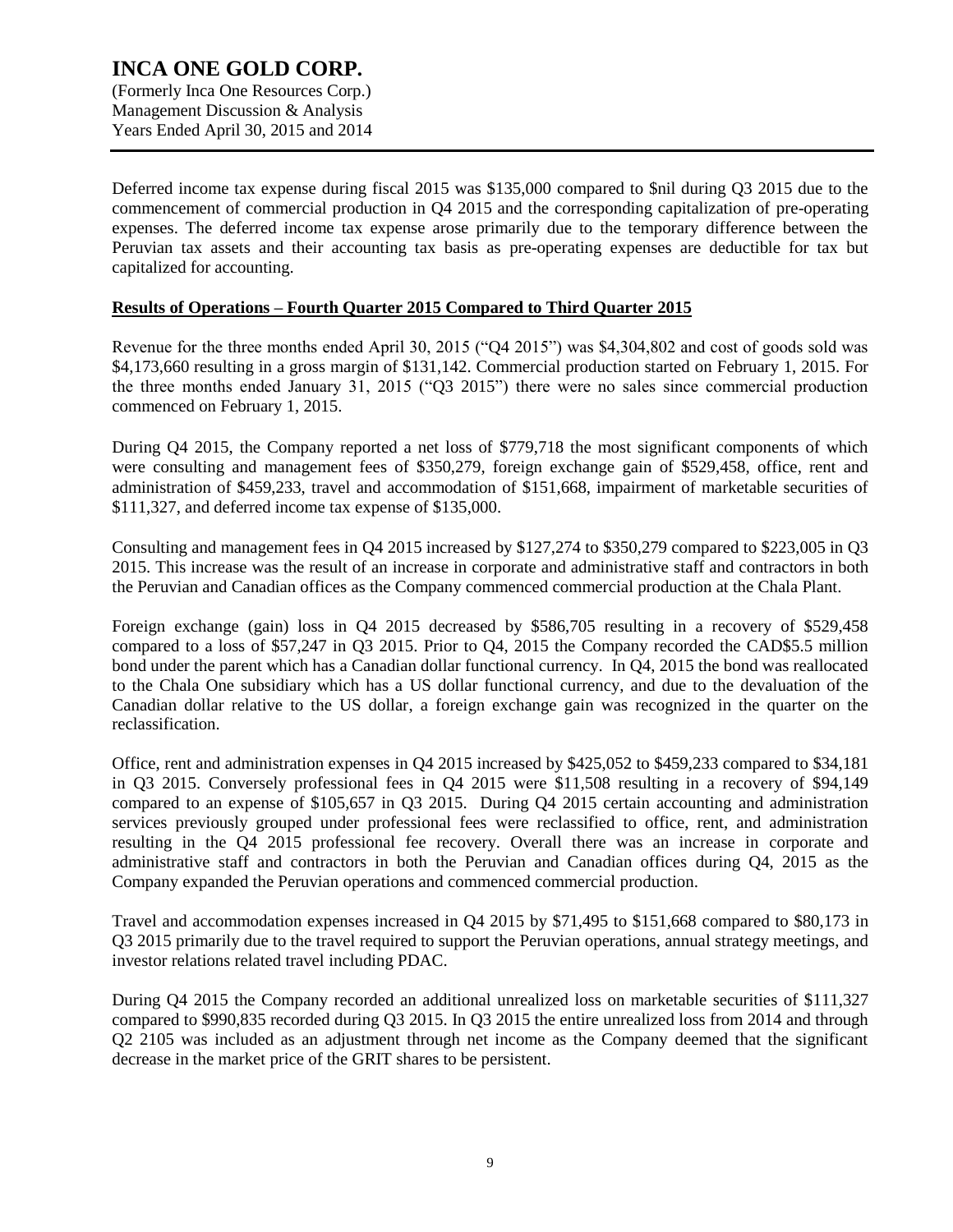### **INCA ONE GOLD CORP.** (Formerly Inca One Resources Corp.) Management Discussion & Analysis Years Ended April 30, 2015 and 2014

Deferred income tax expense during Q4 2015 was \$135,000 compared to \$nil during Q3 2015 due to the commencement of commercial production in Q4 2015 and the corresponding capitalization of pre-operating expenses. The deferred income tax expense arose primarily due to the temporary difference between the Peruvian tax assets and their accounting tax basis as pre-operating expenses are deductible for tax but capitalized for accounting.

#### **Results of Operations – Fourth Quarter 2015 Compared to Fourth Quarter 2014**

The operations in Q4 2015 were significantly different from the three months ended April 30, 2014 ("Q4 2014") as the Company had raised sufficient capital to expand the Chala One plant early in fiscal 2015, began and completed the build-out of the plant to 100 TPD capacity by December 31, 2014, and effective February 1, 2015 commenced commercial production.

During Q4 2015, the Company reported revenue of \$4,304,802 and cost of goods sold of \$4,173,660 resulting in a gross margin of \$131,142 compared to \$nil in Q4 2014.

The Company reported a net loss of \$779,718 in Q4 2015 compared to net loss of \$848,541 in Q4 2014 representing a decrease in net loss of \$68,823. This decrease in net loss is primarily attributed to a \$287,313 increase in consulting and management fees, \$424,825 increase in office, rent and administration, and \$135,000 increase in deferred income tax expense which are offset by a \$548,450 decrease in foreign exchange expense (due to a \$529,458 recovery in Q4 2015), \$256,010 decrease in impairments and writedowns, \$56,065 decrease in transfer agent and investor relations, and \$79,867 decrease in professional fees.

Overall as discussed under both the year over year analysis and the Q4 2015 versus Q3 2015 analysis, the increase in operating expenditure during Q4 2015 compared to Q4 2014 arose from the expansion of the Peruvian operations and corporate and administrative teams, and the commencement of commercial production. The increase in finance expense arose from the increase in debt from financings closed during fiscal 2015, while the foreign exchange gain arose from the unrealized gain on the CAD\$5.5 million bond, which is recorded under the Chala One subsidiary which has a US dollar functional currency. Q4 2014 included a \$367,337 impairment of the exploration properties, which was \$nil in Q4, 2015 (all exploration was fully impaired by the end of Q3, 2015), while in Q4, 2015 the Company recognized a \$111,327 impairment of marketable securities compared to \$nil in Q4 2014, (unrealized loss on marketable securities was recorded to other comprehensive income in fiscal 2014 and through Q2 2015).

#### **Liquidity and Capital Resources**

As at April 30, 2015 the Company has financed its operations and met its capital requirements primarily through the issuance of capital stock by way of private placements, the exercise of share purchase warrants previously issued and more recently, from the issue of promissory notes, convertible debentures and debenture units with warrants. As at April 30, 2015, the Company had cash and cash equivalents of \$454,321 representing an increase of \$375,611 compared with cash and cash equivalents of \$78,710 at April 30, 2014.

The Company reported working capital deficiency of \$516,327 at April 30, 2015 as compared to working capital of \$170,974 as at April 30, 2014, representing a decrease in working capital of \$687,301 primarily resulting from the current portion of long-term debts including the closing of the USD\$600,000 convertible debenture first tranche and closing of the USD\$1,600,000 debenture units with warrants (see financings below), offset by increases to inventory, prepaids, and receivables.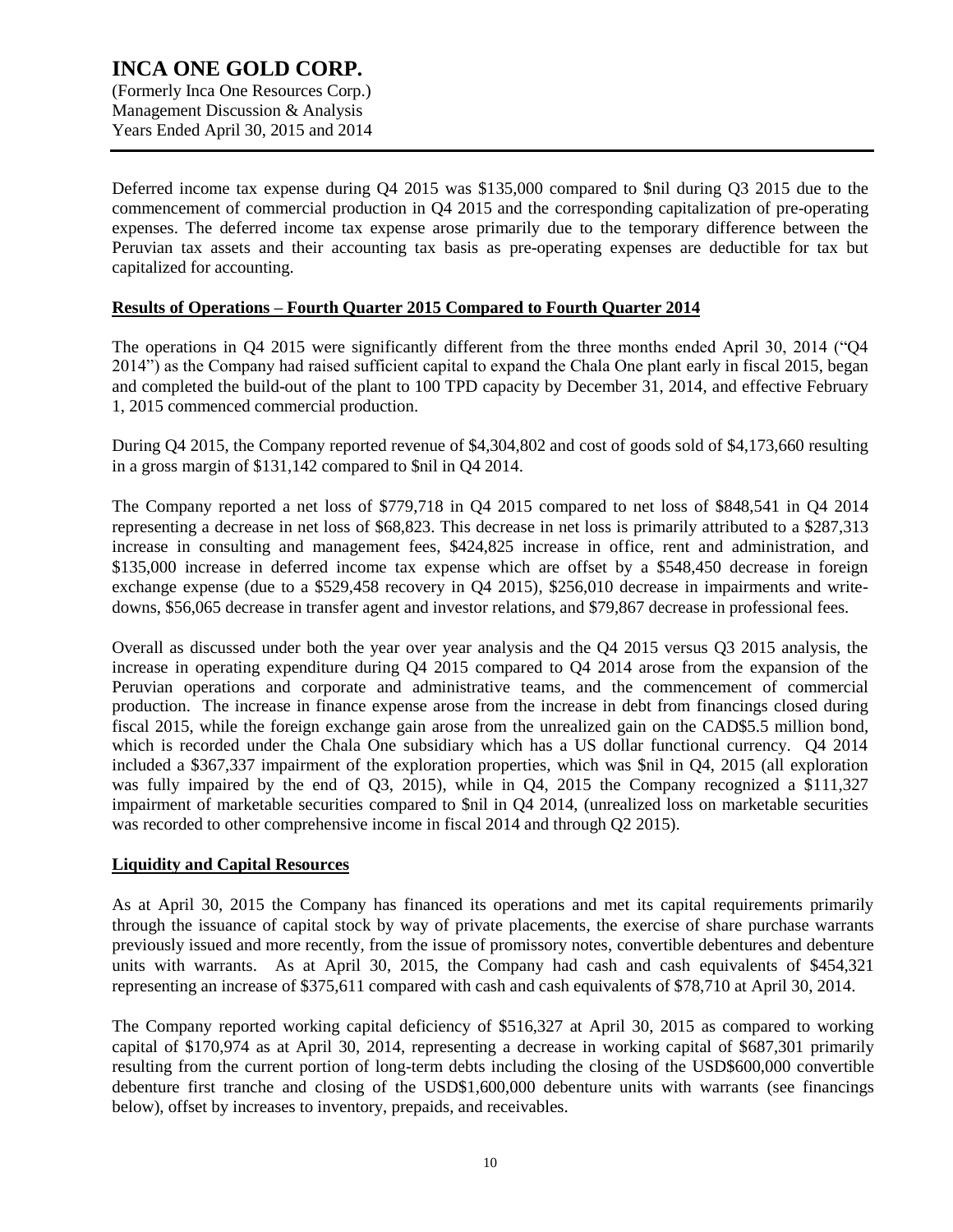(Formerly Inca One Resources Corp.) Management Discussion & Analysis Years Ended April 30, 2015 and 2014

Marketable securities consist of 733,007 shares in GRIT which were acquired on February 28, 2014 in exchange for the issue of 12,000,000 common shares in the Company. The fair value of the shares in GRIT at acquisition was determined based on a value of \$0.11 per share for the 12,000,000 common shares issued by the Company. As of April 30, 2015 the GRIT shares were recorded at a fair value of \$217,838 (2014 – \$847,448) based on the GRIT share trading price of CDN\$0.30 (GBP £0.16). To date in August 2015 the average GRIT share trading price was trading at a lesser value than as at April 30, 2015. Until September 7, 2014 sales of the Company's GRIT shares are required to be arranged by GRIT and the Company has not yet sold any of these securities. While the Company will seek to maximize the proceeds it receives from the sale of its GRIT Shares, there is no assurance as to the timing of disposition or the amount that will be realized.

During the year ended April 30, 2015 the Company continued developing the Chala Plant which was successfully upgraded to approximately 100 TPD capacity by December 31, 2014. The Chala Plant commenced commercial production on February 1, 2015.

Management intends to finance operating costs and plant expansion over the next year with funds received from the convertible loan and debenture financing completed subsequent to April 30, 2015. Other than convertible debentures and bond financing the Company has no other long-term debt and is not subject to externally imposed capital requirements except for the right of first refusal for future debt and equity financings provided to bond and debenture holders per financings entered during the year.

### **Capital Expenditures**

As at April 30, 2015, total plant upgrade costs and capitalized pre-operating costs was \$5,241,843 (2014 -  $$1,035,105$ ) which includes  $$1,712,199$  (2014 –  $$nil$ ) of incidental revenue generated during the pre-operating period.

### **Financings**

#### Promissory Notes

During the year ended April 30, 2014, two directors and officers of the Company advanced to the Company a total of \$170,000 in cash in exchange for promissory notes. The notes were unsecured and payable on demand with an interest rate of 20% per annum calculated and paid quarterly in arrears. During the year ended April 30, 2014 \$50,000 of the principal was repaid with the remaining \$120,000 repaid during the year ended April 30, 2015.

During December 2014, directors and officers advanced to the Company a total of \$205,000. The advances were unsecured and non-interest bearing. During the year ended April 30, 2015 the \$205,000 was repaid in full.

On January 14, 2015, the Company received USD\$200,000 in cash in exchange for a promissory note. The note is unsecured, has a six month term, and an interest rate of 20% per annum calculated and payable on the maturity date. Subsequent to April 30, 2015, the note was extended for an additional three months.

As at April 30, 2015, the principal balance was \$241,280 and interest expense of \$14,632 was incurred and included in accounts payable and accrued liabilities.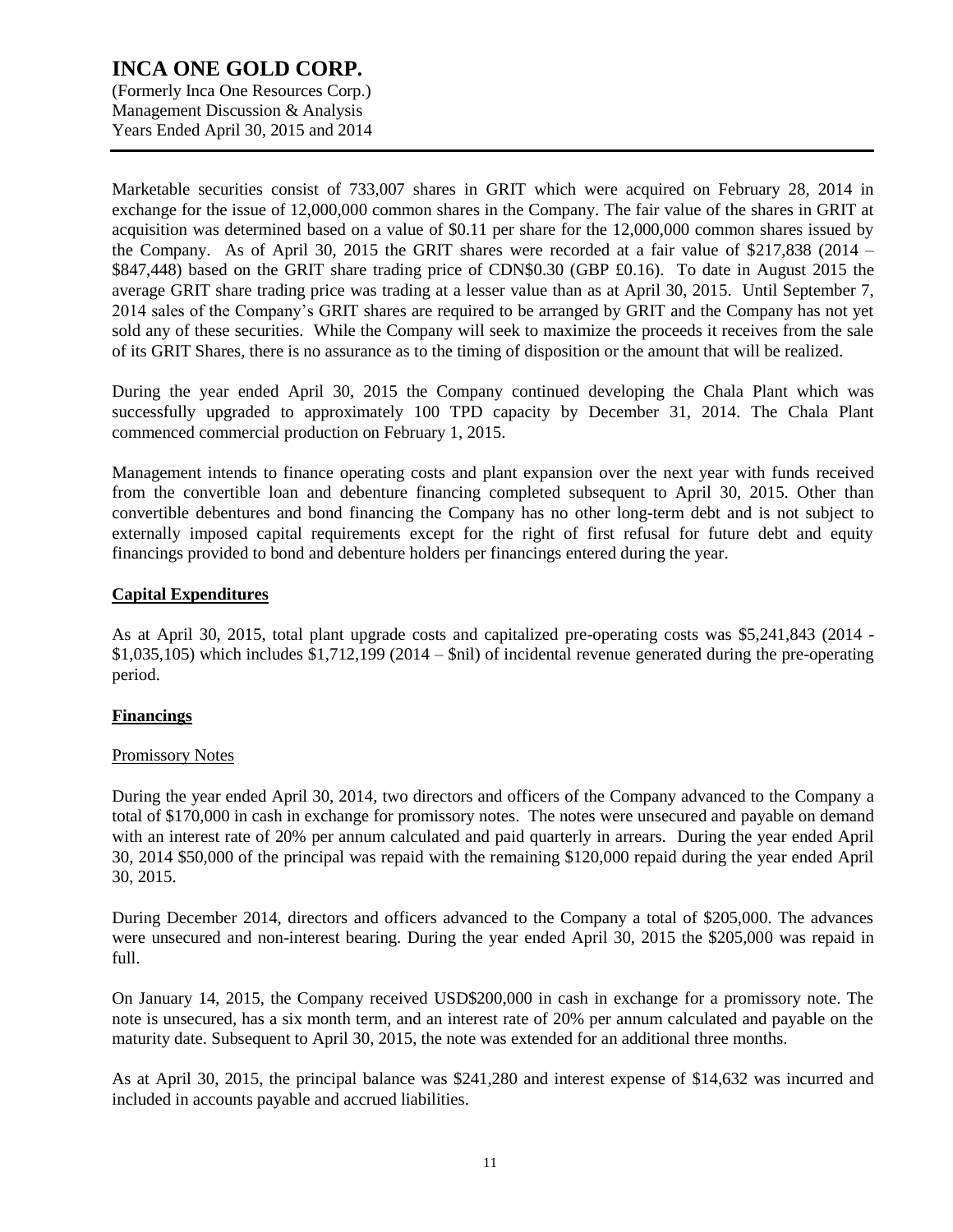(Formerly Inca One Resources Corp.) Management Discussion & Analysis Years Ended April 30, 2015 and 2014

On October 22, 2013 and November 6, 2013, the Company closed a non-brokered private placement of secured, redeemable promissory notes for gross proceeds of \$420,000. Of this amount an aggregate of \$150,000 was issued to an officer and a company controlled by a director. The promissory notes mature after 24 months and bear interest at 20% per annum. At the option of one of the subscribers, accrued interest of \$49,389 (2014 – \$14,038) has been added to the principal of the promissory notes instead of being paid in cash. Subscribers are entitled to redeem their investment principal plus accrued interest on or after six months by providing 30 days written notice in advance of three month promissory note rollover periods. The notes are secured by a security interest in all of the Company's present and after acquired property pursuant to an underlying Security Agreement but are subordinate to any security held by holders of the Convertible Debentures.

During the year ended April 30, 2015, \$100,000 of the promissory notes were redeemed by an officer of the Company and \$50,000 of the promissory notes were redeemed by a company controlled by a director of the Company. A further \$120,000 of the notes were repaid subsequent to April 30, 2015.

A cash finder fee of \$2,500 and legal and regulatory costs of \$2,540 incurred in connection with the financing were charged against the promissory notes amount payable. As at April 30, 2015 interest expense of \$75,781 (2014 - \$43,389) has been recorded with respect to these promissory notes, of which \$1,400 (2014 - \$1,901) is included in accounts payable and accrued liabilities and due to related parties. In addition, accretion of transaction costs of \$3,915 (2014 - \$nil) has been recorded.

### CAD denominated Convertible Debentures

On October 30, 2013, the Company completed a secured convertible debenture offering for gross proceeds of \$275,000. Of this amount \$75,000 was issued to two directors and officers or to individuals to whom they were related. The debenture mature on October 30, 2018 and are redeemable at the Company's option after October 30, 2016. At the date of issue \$198,664 was attributed to the liability component of the convertible debenture and \$76,336 to the equity component based on an effective interest rate of 20%.

The debenture is secured by a security interest in all of the Company's present and after acquired property pursuant to an underlying Security Agreement and hold preference to any security held by holders of the promissory notes.

Until October 30, 2014 each debenture holder has the option to convert up to 20% of the debenture principal and all of the interest payable into common shares by providing 30 days written notice in advance of three month debenture rollover periods. The conversion of debenture principal was based on a share price of \$0.10 and the conversion of any interest payable was based on the greater of \$0.10 per share or the closing share price on the date the Company received notice from the holder. On October 30, 2014, \$55,000 of the convertible debentures were converted to 550,000 common shares of the Company.

Interest on the debenture is payable at the rate of 10% per annum calculated and paid quarterly in arrears. Professional fees of \$11,705 have been incurred in connection with the debenture offering and have been recorded against the liability and equity components on a pro-rata basis. During the year ended April 30, 2015, the Company recorded accretion expense and amortization of issuance costs of \$13,563 (2014 – \$7,143), and interest expense of \$24,758 (2014 – \$19,945) all of which has been paid as of April 30, 2015.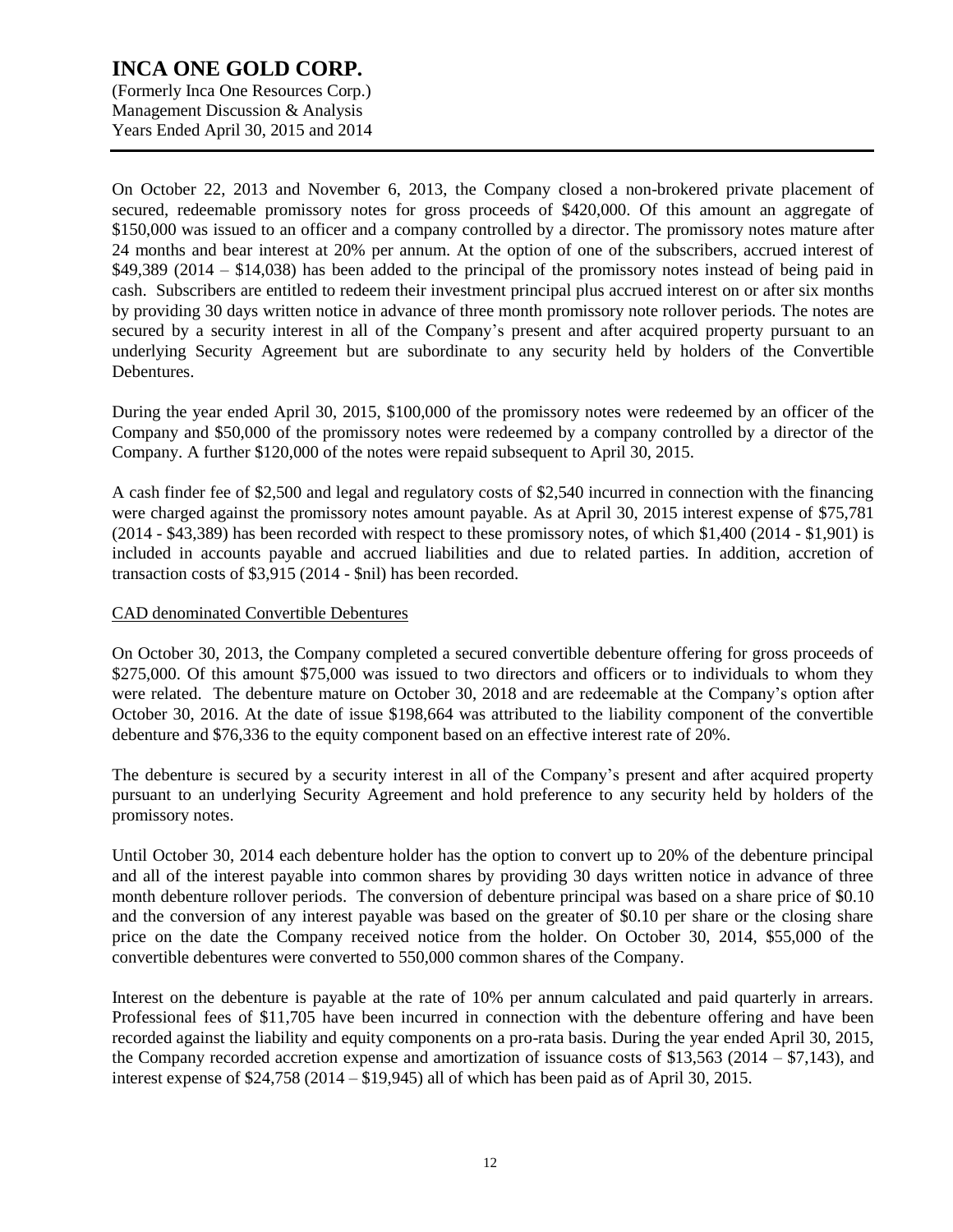(Formerly Inca One Resources Corp.) Management Discussion & Analysis Years Ended April 30, 2015 and 2014

On May 23, 2014, the Company closed a second debenture financing for gross proceeds of \$325,000. The Company had received all of the proceeds in advance of the closing and accordingly they were reflected as current liabilities on the Consolidated Statements of Financial Position as at April 30, 2014. The debenture bear interest at a rate of 10% per annum, calculated and paid quarterly in arrears, 25% of which shall be convertible into shares during the first year of the debenture term. Also during the first year of the debenture term a maximum of 25% of the principal may, at the option of the holder, be converted into common shares of the Company at a price of \$0.125 per common share. The debenture mature on May 22, 2019 and are redeemable by the Company at any time after May 22, 2017. They are secured by a security interest in all of the Company's present and after acquired property pursuant to a security agreement. At the date of issue \$234,785 was attributed to the liability component of the convertible debenture and \$90,215 to the equity component based on an effective interest rate of 20%. On December 1, 2014, \$81,250 of the convertible debentures were converted to 650,000 common shares of the Company.

Professional fees of \$18,297 have been incurred in connection with the debenture offering and have been recorded against the liability and equity component on a pro-rata basis. During the year ended April 30, 2015, with respect to this second debenture offering the Company recorded accretion expense and amortization of issuance costs of \$15,696 and interest expense of \$31,175 of which \$2,003 has been included in accounts payable and accrued liabilities as of April 30, 2015.

### USD denominated Convertible Debentures

On March 20, 2015, the Company announced the terms of a convertible loan with a group of lenders for gross proceeds of USD\$1,500,000 (the "USD Convertible Loan"). The USD Convertible Loan bears interest at a rate of 15% per annum and can be drawn down in three tranches of USD\$600,000, USD\$500,000, and USD\$400,000, respectively, with the third tranche at the option of the Company. Each tranche of the USD Convertible Loan has a twelve month term and will be subject to a twelve month renewal option, subject to certain conditions. The USD Convertible Loan is secured by a pledge of the inventory and related assets of the Company's subsidiary, Chala One.

The Company paid an arrangement fee of 5% of the proceeds of the USD Convertible Loan to a third party for its role in arranging the USD Convertible Loan. In certain circumstances, up to 40% of the outstanding indebtedness under the USD Convertible Loan will be convertible into common shares the Company at the option of the Lenders at a conversion price of CAD\$0.25. The conversion amount will be based on a fixed foreign exchange rate which will result in maximum of 2,987,800 common shares issuable upon conversion.

On April 27, 2015, the Company closed the first tranche for gross proceeds of USD\$600,000. At the date of issue \$704,902 was attributed to the liability component of the convertible debenture and \$23,858 to the equity component based on an effective interest rate of 20%.

Professional and arrangement fees of \$104,654 have been incurred in connection with the USD Convertible Loan offering and have been recorded against the liability and equity component on a pro-rata basis. During the year ended April 30, 2015, the Company recorded accretion expense and amortization of issuance costs of \$8,927 and interest expense of \$896 which has been included in accounts payable and accrued liabilities as of April 30, 2015.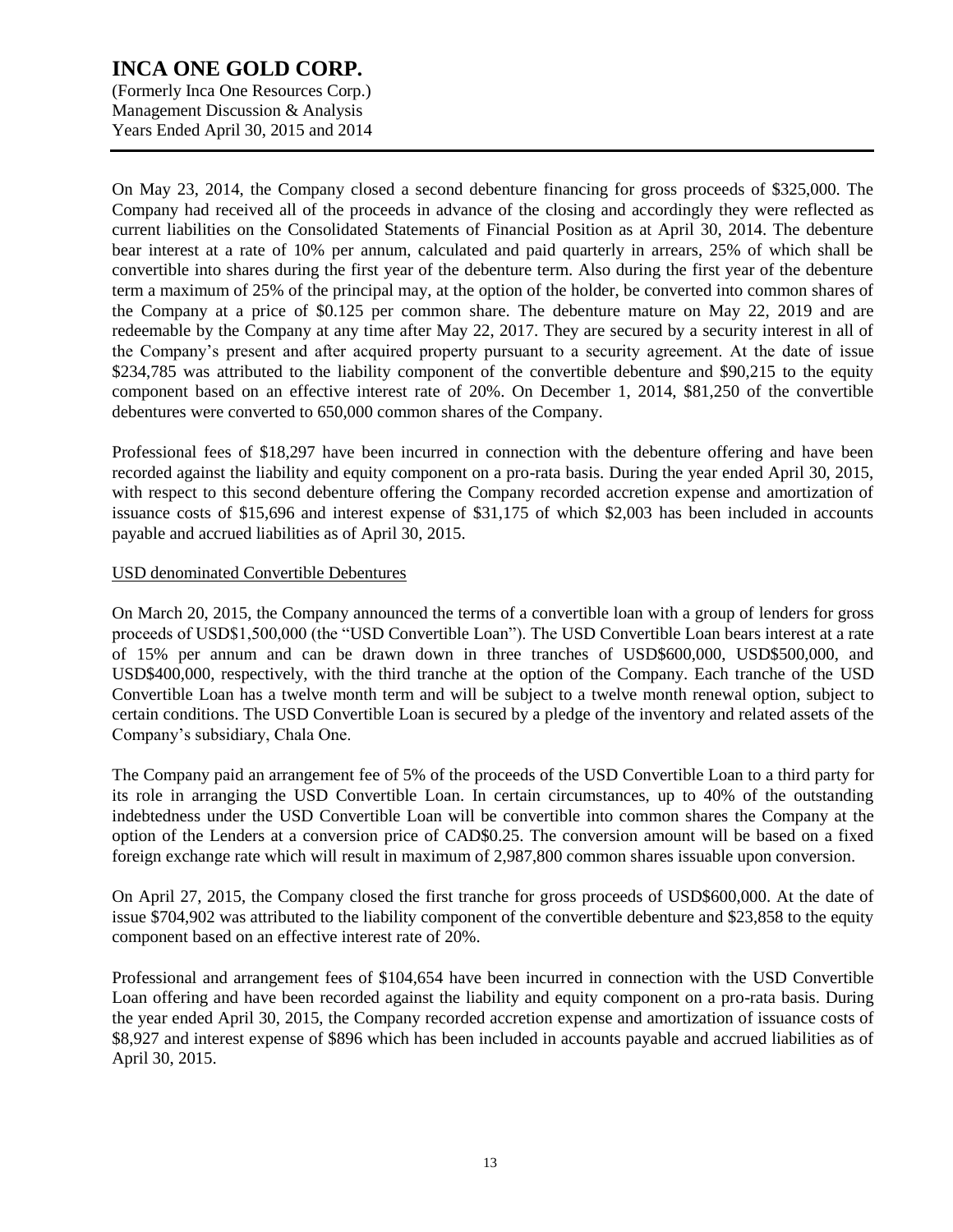(Formerly Inca One Resources Corp.) Management Discussion & Analysis Years Ended April 30, 2015 and 2014

#### Bond Payable

On May 20, 2014, the Company announced a bond financing for gross proceeds of \$5,500,000. The bond financing was closed over three tranches, and each tranche bears interest at 10% per annum calculated and payable quarterly in arrears commencing no later than 6 months after the closing date, and each tranche has a maturity date three years from the respective close date.

The bond is secured by a security interest in all of the Chala One present and after acquired property pursuant to an underlying Security Agreement. In addition, Inca One Gold Corp. is a guarantor of the debt. During the year ended April 30, 2015, the Company amended the security terms, whereby the bond financing lenders released their priority security over the Chala One's inventory assets for a temporary 1% increase in the annual interest rate from 10% to 11%. The 1% interest rate increase will be in effect until the USD Convertible Loan has been repaid in full.

Pursuant to the terms of the bond financing agreement the Company has granted to the lender the right of first refusal for future debt and equity financings of up to \$1,500,000 subject to certain restrictions as outlined in those agreements.

Also in connection with the financing the Company and the purchaser entered into a financing fee agreement whereby the Company has a commitment to pay a financing fee equal to 3.5% of the net revenues from the Chala plant as defined by the agreement. All or a portion of the financing fee can be repurchased by the Company on either December 31, 2024 or December 31, 2029 in exchange for the cash payment of USD\$1,500,000 or a corresponding pro-rata portion thereof and otherwise the fee will continue to be payable until December 31, 2034.

In connection with the financing, during the year ended April 30, 2015, the Company recorded \$742,982 (2014 - \$nil) of financing and legal fees (see tranche details below), and recorded accretion expense and amortization of issuance costs of \$127,193 (2014 - \$nil).

#### *First tranche*

On June 3, 2014, the Company closed the first tranche of this financing for gross proceeds of \$2,700,000. The first tranche bond bears interest at 10% per annum, calculated and payable quarterly in arrears commencing no later than November 12, 2014. The bond principal of \$2,700,000 is repayable in increments of \$170,454 on each of June 3, 2016, September 3, 2016, December 3, 2016 and March 3, 2017, with the remainder due June 3, 2017. In addition a finder's fee of \$216,000, and professional fees of \$12,476 were paid in cash and 1,440,000 finder's warrants were issued in connection with the first tranche bond. The warrants are exercisable at \$0.15 for 3 years, and \$153,304 arising from the issue of these compensation warrants was charged against the bond amount payable and credited to warrant reserve.

#### *Second tranche*

On August 29, 2014, the Company closed the second tranche of this financing for gross proceeds of \$1,400,000. The second tranche bond bears interest at 10% per annum, calculated and payable quarterly in arrears commencing no later than February 19, 2015. The bond principal of \$1,400,000 is repayable in increments of \$102,273 on each of August 29, 2016, November 29, 2016, February 28, 2017 and May 29, 2017, with the remainder due August 29, 2017. In addition professional fees of \$3,779, finder's fees of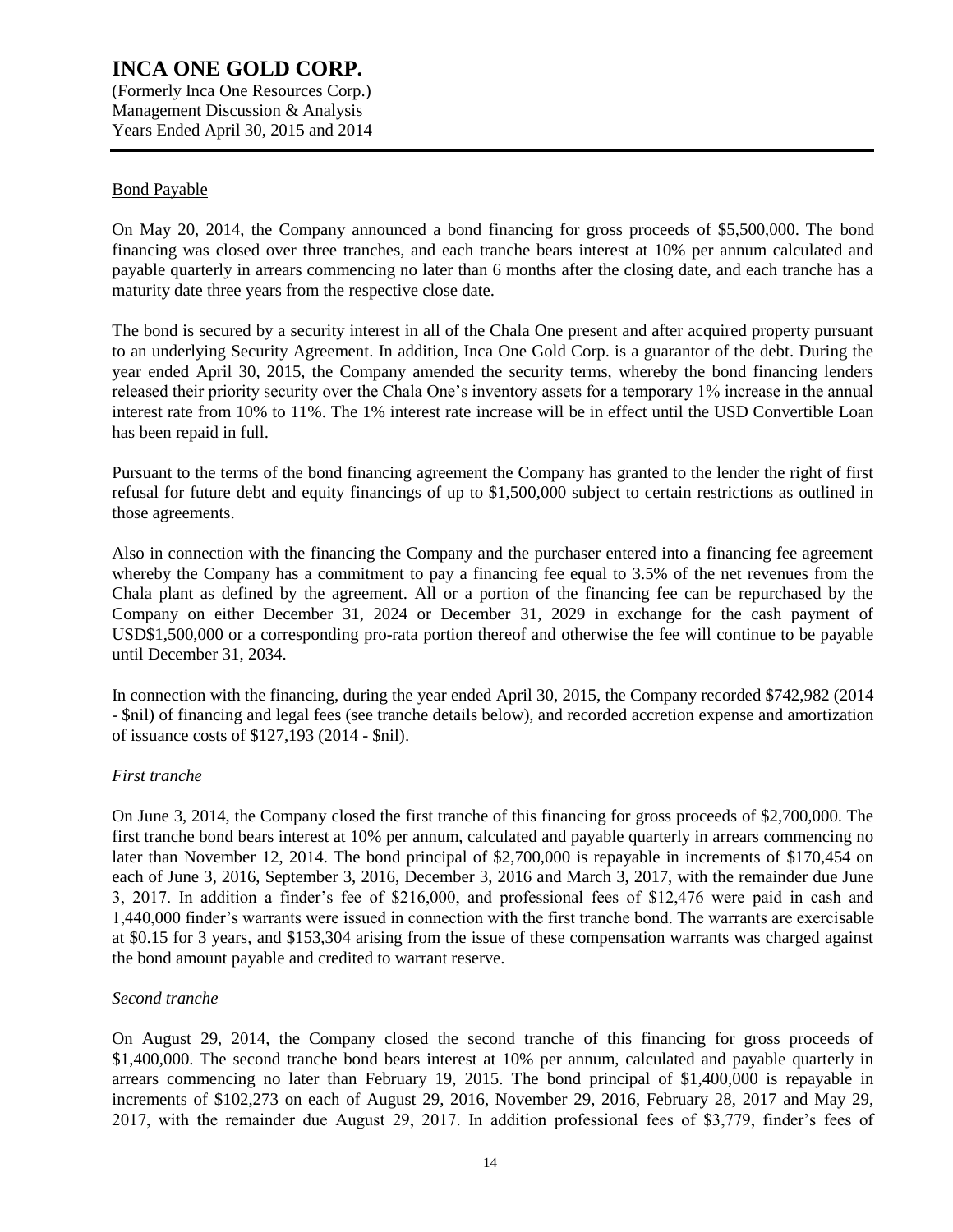\$112,000 were paid in cash and 746,667 finder's warrants were issued in connection with the second tranche bond. The warrants are exercisable at \$0.15 for 3 years, and \$60,586 arising from the issue of these compensation warrants was charged against the bond amount payable and credited to warrant reserve.

#### *Third tranche*

On November 20, 2014, the Company received the third and final tranche for gross proceeds of \$1,400,000. The third tranche bond bears interest at 10% per annum, calculated and payable quarterly in arrears commencing no later than April 25, 2015. The bond principal of \$1,400,000 is repayable in increments of \$102,273 on each of November 20, 2016, February 20, 2017, May 20, 2017 and August 20, 2017, with the remainder due November 20, 2017. In addition professional fees of \$1,439, finder's fees of \$112,000 were paid in cash and 746,667 finder's warrants were issued in connection with the third tranche bond. The warrants are exercisable at \$0.15 for 3 years, and \$71,398 arising from the issue of these compensation warrants was charged against the bond amount payable and credited to warrant reserve.

#### Debenture Units

On March 18, 2015, the Company closed a non-brokered private placement of debenture units with warrants (the "Debenture Unit Financing") for gross proceeds of USD\$1,600,000 including a USD\$100,000 oversubscription. Pursuant to the closing of the Debenture Unit Financing, the Company issued 64 units (the "Units"), with each Unit comprising one non-convertible debenture in the principal amount of USD\$25,000, and 25,000 non-transferable warrants. Each warrant is exercisable into one common share of the Company at a price of CAD\$0.25 until a date that is 12 months from the respective closing date of the Debenture Unit Financing. The holders of the debenture are entitled to receive interest at the rate of 14% per annum, calculated and paid quarterly in arrears. The term of the debenture is 12 months. A finder's fee of 8% of the gross proceeds of the Debenture Unit Financing was payable in cash by the Company to the finders, as applicable. The Company will also issue to the finders that number of finder's warrants equal to 8% of the proceeds of the Debenture Unit Financing, divided by the exercise price of CAD\$0.25. Each finder warrant is exercisable into one common share of the Company at a price of CAD\$0.25 until a date that is 18 months from the closing date of the Debenture Unit Financing.

In addition professional and finder's fees of \$182,029 were paid in cash, 643,600 finder's warrants were issued, and 1,600,000 subscriber warrants were issued. The warrants are exercisable at \$0.25 per share for 18 months and 12 months respectively. At the date of issue \$1,932,517 was attributed to the debenture and \$84,081 to the warrants based on an effective interest rate of 20%. The fair value of the finder's warrants was \$45,353.

#### Share Issuances – Conversion and For Services

On October 30, 2014, 550,000 common shares were issued pursuant to conversion of \$55,000 of the convertible debenture. A reclassification of \$55,000 from the liability component and \$73,087 from the equity component of the convertible debenture to share capital was recorded on the conversion.

On November 20, 2014, 650,000 common shares were issued pursuant to conversion of \$81,250 of the convertible debenture. A reclassification of \$81,250 from the liability component and \$85,136 from the equity component of the convertible debenture to share capital was recorded on the conversion.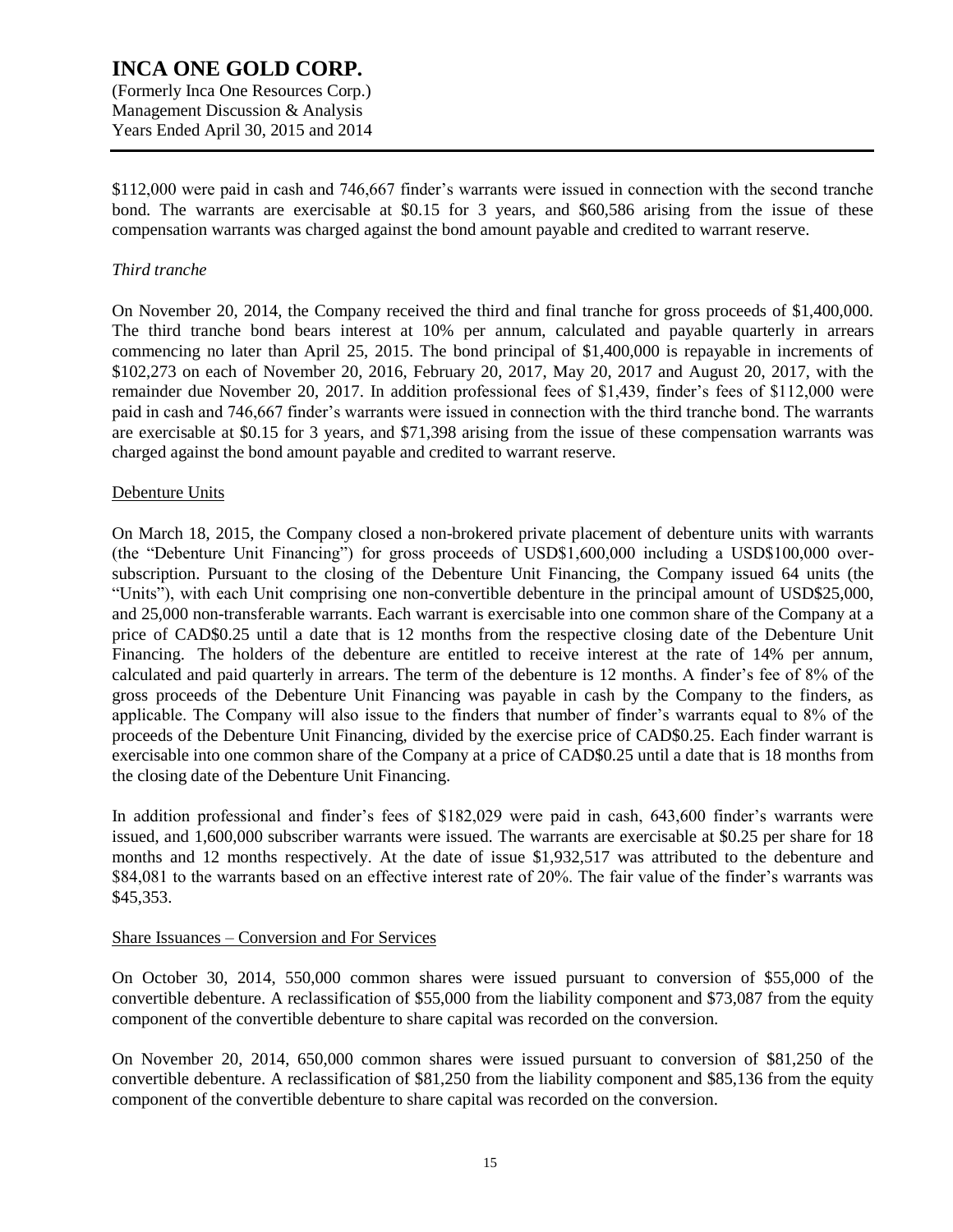(Formerly Inca One Resources Corp.) Management Discussion & Analysis Years Ended April 30, 2015 and 2014

During the year ended April 30, 2015, 280,240 common shares were issued for services to a key Peruvian employee pursuant to his employment agreement which requires USD\$80,000 worth of the Company's common shares payable in four equal quarterly instalments with such shares to be issued at the greater of (i) the maximum discount to the market price on the TSX-V at the end of such quarter as permitted by TSX-V policies, and (ii) CAD\$0.15. The Company issued 151,040 shares in December 2014, and 129,200 in March 2015, pursuant to this agreement.

#### Share Issuances – Private Placement

On December 2, 2013 and December 23, 2013, the Company completed a private placement of 5,115,500 shares at \$0.10 per share for gross proceeds of \$511,550. Share issuance costs with respect to the private placement included legal fees of \$6,164, regulatory expenses of \$2,250, and other issue costs of \$3,822.

On February 19, 2014, the Company completed a private placement of 2,010,000 shares at \$0.10 per share for gross proceeds of \$201,000. Share issuance costs with respect to the private placement included legal fees of \$2,776 and regulatory expenses of \$2,555.

On February 28, 2014, the Company completed a private placement with GRIT whereby it issued 12,000,000 common shares with a value of \$0.11 per share, in exchange for  $733,007$  GRIT Shares at a price of GBP  $\text{\pounds}1.00$ per share. A finder's fee in the form of 960,000 common shares at a value of \$0.11 per share was paid in connection with this share exchange. Other share issuance costs with respect to the private placement included legal fees and regulatory expenses of \$8,557.

Subsequent to year end, on August 17, 2015, the Company announced a private placement of up to 3,333,333 common shares at a price of \$0.15 per Share for gross proceeds of up to \$500,000, which closed on August 25, 2015 for gross proceeds of \$601,459 including an oversubscription of \$101,459 (see Subsequent Events below).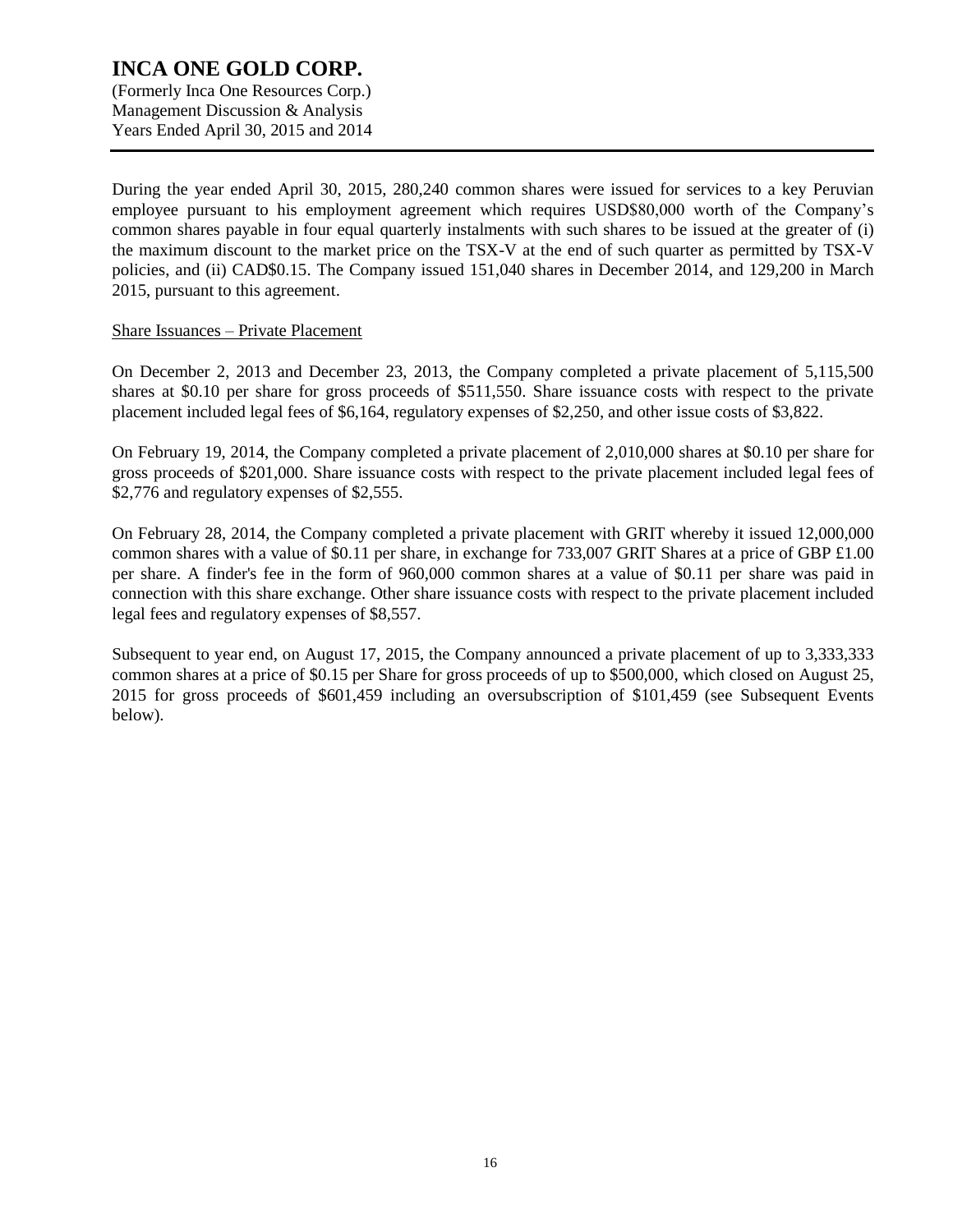(Formerly Inca One Resources Corp.) Management Discussion & Analysis Years Ended April 30, 2015 and 2014

### **Summary of Outstanding Share Data**

As at the date of this MD&A including a private placement closed on August 25 (see subsequent events), the Company had 73,700,640 common shares issued and the following options and warrants outstanding:

### **Stock Options:**

|           |                       |                    | Vesting    |
|-----------|-----------------------|--------------------|------------|
| Options   | <b>Exercise Price</b> | <b>Expiry Date</b> | Provisions |
| #         | \$                    |                    | #          |
| 150,000   | 0.25                  | February 9, 2017   | Vested     |
| 250,000   | 0.15                  | October 5, 2017    | Vested     |
| 396,000   | 0.15                  | October 30, 2017   | Vested     |
| 2,780,000 | 0.25                  | May 5, 2018        | Vested     |
| 275,000   | 0.15                  | May 30, 2018       | Vested     |
| 200,000   | 0.15                  | October 31, 2018   | Vested     |
| 950,000   | 0.15                  | June 4, 2019       | Vested     |
| 450,000   | 0.15                  | August 29, 2019    | Vested     |
| 100,000   | 0.25                  | April 15, 2020     | Vested     |
| 75,000    | 0.22                  | September 23, 2020 | Vested     |
| 575,000   | 0.43                  | July 11, 2021      | Vested     |
| 6,201,000 |                       |                    |            |

### **Warrants:**

| Number of  | Exercise |                    |
|------------|----------|--------------------|
| Warrants   | Price    | <b>Expiry Date</b> |
| #          | \$       |                    |
| 1,600,000  | 0.25     | March 18, 2016     |
| 8,123,800  | 0.20     | April 5, 2016      |
| 500,000    | 0.25     | July 9, 2016       |
| 643,600    | 0.25     | September 18, 2016 |
| 1,440,000  | 0.15     | May 20, 2017       |
| 746,667    | 0.15     | August 29, 2017    |
| 746,667    | 0.15     | November 20, 2017  |
| 13,800,734 |          |                    |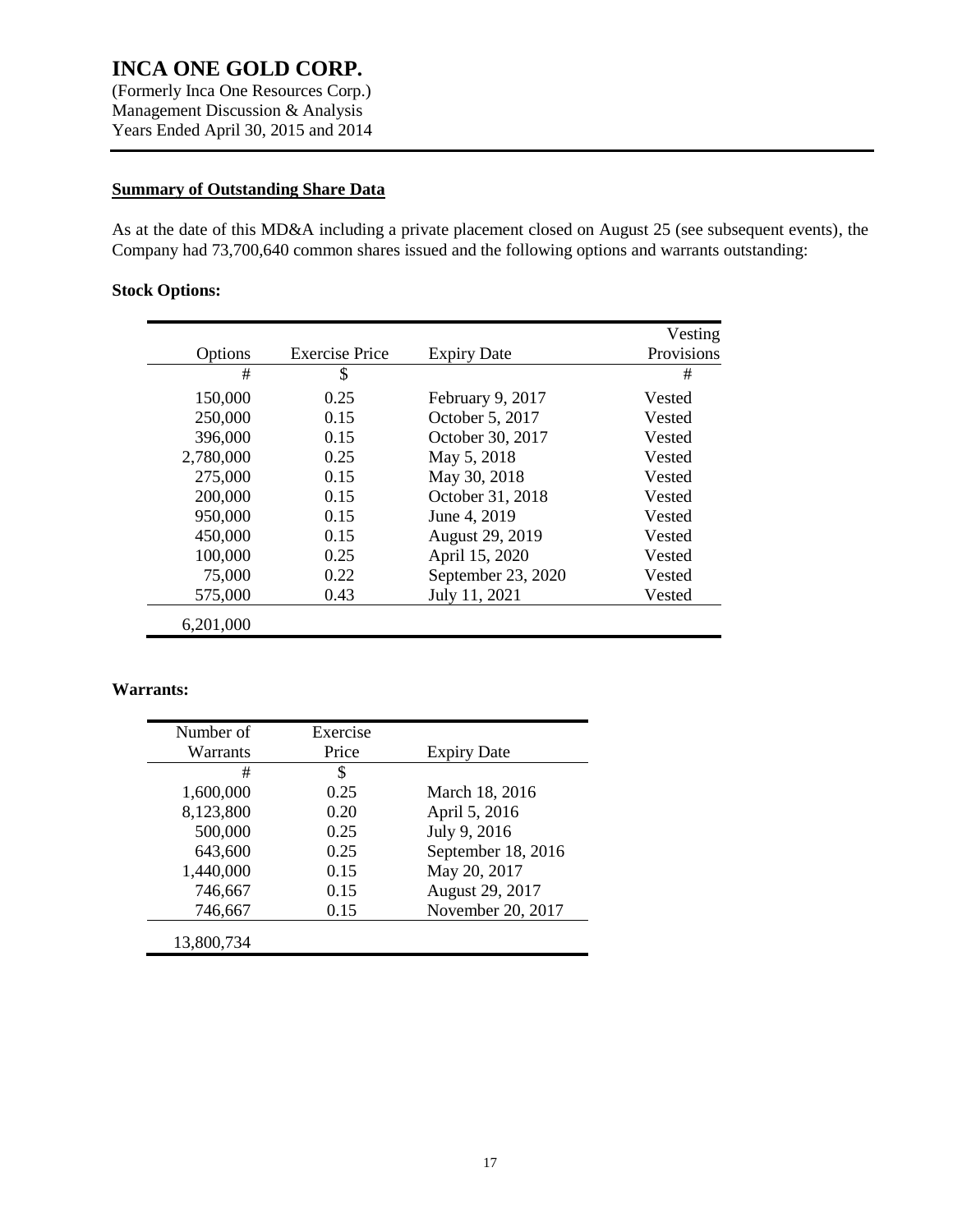(Formerly Inca One Resources Corp.) Management Discussion & Analysis Years Ended April 30, 2015 and 2014

#### **Transactions with Related Parties**

#### **(a) Related Party Transactions**

The Company's related parties consist of the Company's directors, officers, former officer and companies associated with these individuals including the following:

- EKelly Investments Ltd., a company owned by Edward Kelly, the Company's President (also a director).
- Invictus Accounting Group LLP, a company controlled by Oliver Foeste, the Company's CFO effective September 1, 2014 (also a director).
- Rapid Time Networks Inc., a company owned by both George Moen, the Company's Chief Operating Officer and Mark Wright, the Company`s VP Operations & New Projects.
- Sisyphus Ventures Limited, a company owned by Mark Wright, the Company`s VP Operations & New Projects.
- Malaspina Consultants Inc., a company owned by Robert McMorran, a director, and in which Sharon Muzzin, the Company's previous CFO (until August 31, 2014) is an associate.
- McCullough O'Connor Irwin LLP, a company in which James Harris, the Company's Corporate Secretary, was counsel through December 2014.

The following expenditures were charged by related parties for the years ended April 30, 2015 and 2014:

|                                      | 2015    | 2014    |
|--------------------------------------|---------|---------|
|                                      |         |         |
| Accounting fees in professional fees | 78,056  | 106,424 |
| Consulting and management fees       | 561,248 | 217,000 |
| Director fees                        | 36,000  |         |
| Finance costs                        | 37,488  | 44,734  |
| Legal fees                           | 71,125  | 102,018 |
|                                      | 783,917 | 470,176 |

Accounting fees are paid to companies controlled a director. Consulting and management fees are paid to companies controlled by the President, COO, CFO, or VP Operations & New Projects. Finance costs on interest bearing debt instruments were paid or accrued to companies controlled by the President, COO, CFO, or VP Operations & New Projects, or to a company controlled by a director. Legal fees and share issuance costs were paid to a legal firm with which the Corporate Secretary was previously associated with. During the year ended April 30, 2015 there was a \$425,000 repayment of advances and promissory notes (\$205,000 for advances and \$220,000 for promissory notes) to officers of the Company and \$50,000 to a company controlled by a director.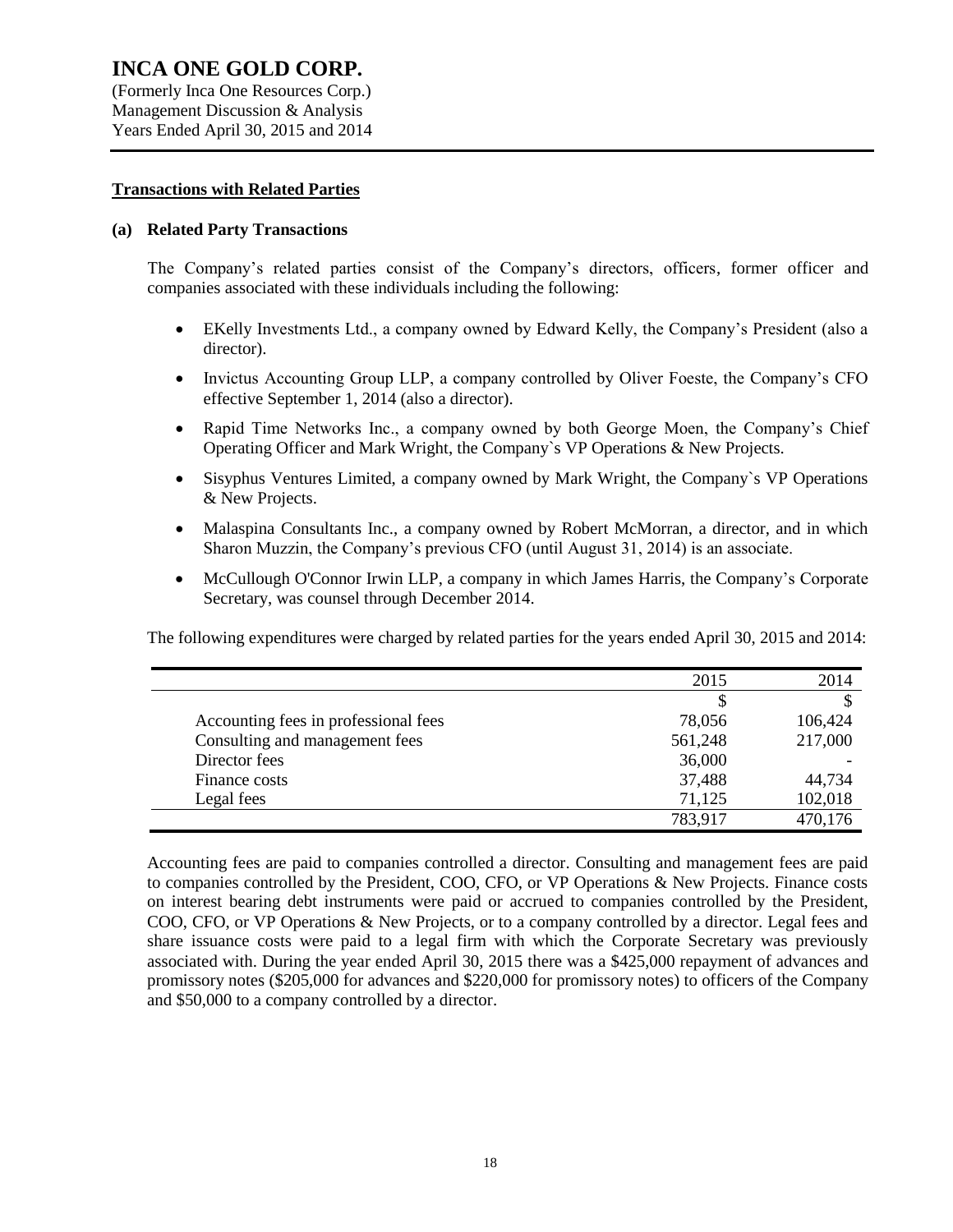(Formerly Inca One Resources Corp.) Management Discussion & Analysis Years Ended April 30, 2015 and 2014

#### C**ompensation of Key Management Personnel**

The Company's key management personnel has authority and responsibility for planning, directing and controlling the activities of the Company and includes the Directors, President, CFO, COO and VP Operations & New Projects. Compensation in respect of services provided by key management consists of consulting and management fees paid to companies controlled by the President, CFO, COO and VP Operations & New Projects, accounting fees paid to companies controlled by a director or the CFO, and by the issue of options.

|                                | 2015    | 2014    |
|--------------------------------|---------|---------|
|                                |         |         |
| Management, accounting and CFO |         |         |
| fees included above            | 675,304 | 298,424 |
| Share-based payments           | 209,962 | 55,487  |
|                                | 885,266 | 353.911 |

There was no other compensation paid or payable to key management for employee services.

#### **(b) Related Party Balances**

All related party balances payable, including for business expenses reimbursements, advances to the Company, annual bonuses as approved by the board of directors, and for services rendered as at April 30, 2015 are non-interest bearing and payable on demand and are comprised of \$30,958 (2014 – \$101,526) payable to the President and a company controlled by the President, \$7,826 (2014 – \$nil) payable to the CFO or a company controlled by the CFO,  $$71,424$  (2014 –  $$70,111$ ) payable to the COO and a company controlled by the COO, \$9,128 (2014 – \$nil) payable to the VP Operations & New Projects or a company controlled by the VP Operations & New Projects,  $$21,718$  (2014 – \$57,739) payable to directors or companies controlled by directors and  $$36,724$  (2014 –  $$66,551$ ) payable to a legal firm with which a former Corporate Secretary was associated. Included in prepaid expense is \$52,000 (2014 - \$nil) relating to the remuneration to officers of the Company, which will be amortized to management and consulting fees over the balance of calendar 2015.

#### **Commitments**

The Company has a consulting agreement with a company controlled by the President of the Company whereby it has committed to pay fixed monthly management fees of \$15,000, and whereby additional fees may be payable if certain conditions exist upon eventual termination of the contract.

#### **Financial Instruments**

As at April 30, 2015, the Company's financial instruments consist of cash and cash equivalents, other receivables, marketable securities, accounts payable and accrued liabilities, due to related parties, and promissory notes payable. Cash and cash equivalents and other receivables are designated as loans and receivables, which are measured at amortized cost. Marketable securities are designated as available-for-sale, which are measured at fair value through other comprehensive income or loss. Accounts payable and accrued liabilities, due to related parties, and promissory notes payable are designated as other financial liabilities, which are measured at amortized cost.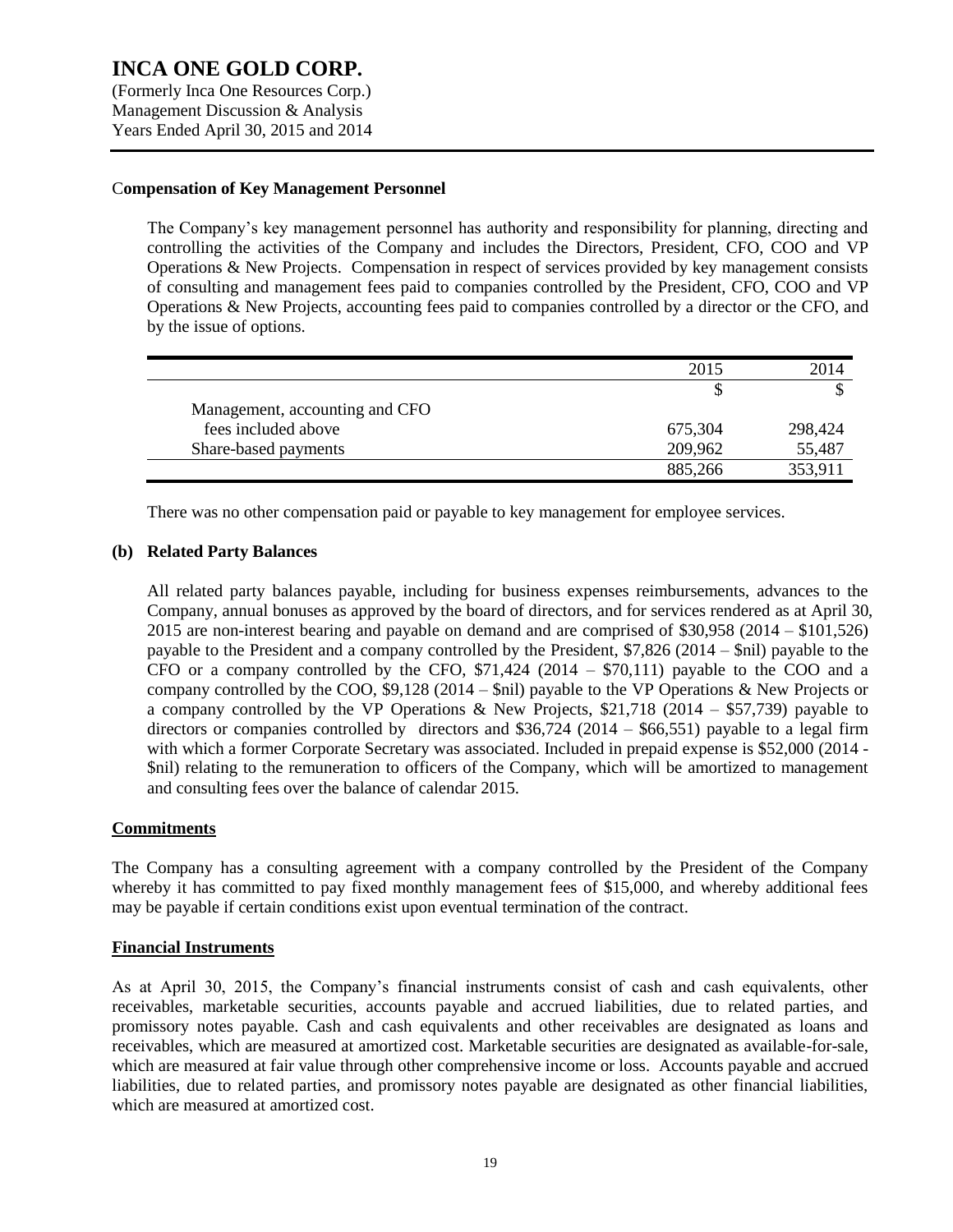Years Ended April 30, 2015 and 2014

IFRS requires disclosures about the inputs to fair value measurements for financial assets and liabilities recorded at fair value, including their classification within a hierarchy that prioritizes the inputs to fair value measurement. The three levels of hierarchy are:

- Level 1 Unadjusted quoted prices in active markets for identical assets or liabilities;
- Level 2 Inputs other than quoted prices that are observable for the asset or liability, either directly or indirectly; and
- Level 3 Inputs for the asset or liability that are not based on observable market data.

As at April 30, 2015, the Company believes that the carrying values of cash and cash equivalents, other receivables, accounts payable and accrued liabilities, promissory notes payable, convertible debt and debenture financing approximate their fair values because of their nature and relatively short maturity dates or durations. The value of marketable securities has been assessed based on the fair value hierarchy described above and are classified as Level 1.

The Company's financial instruments are exposed in varying degrees to a variety of financial risks. The Board approves and monitors the risk management processes:

(i) Credit risk

Credit risk exposure primarily arises with respect to the Company's cash and cash equivalents and other receivables. The risk exposure is limited because the Company places its instruments in banks of high credit worthiness within Canada and continuously monitors the collection of other receivables.

(ii) Liquidity risk

Liquidity risk is the risk that the Company cannot meet its financial obligations as they become due. The Company's approach to managing liquidity is to ensure as far as possible that it will have sufficient liquidity to settle obligations and liabilities when they become due. As at April 30, 2015, the Company had cash and cash equivalents of \$454,321 and current working capital deficiency of \$516,327 with total liabilities of \$9,339,872.

#### (iii)Market risk

a. Interest rate risk

Interest rate risk is the risk that the fair value or future cash flows of a financial instrument will fluctuate because of changes in market interest rates.

The Company invests cash in guaranteed investment certificates at fixed or floating interest rates in order to maintain liquidity while achieving a satisfactory return for shareholders. A change of 100 basis points in the interest rates would not be material to the financial statements. At April 30, 2015, the Company has no variable rate debt.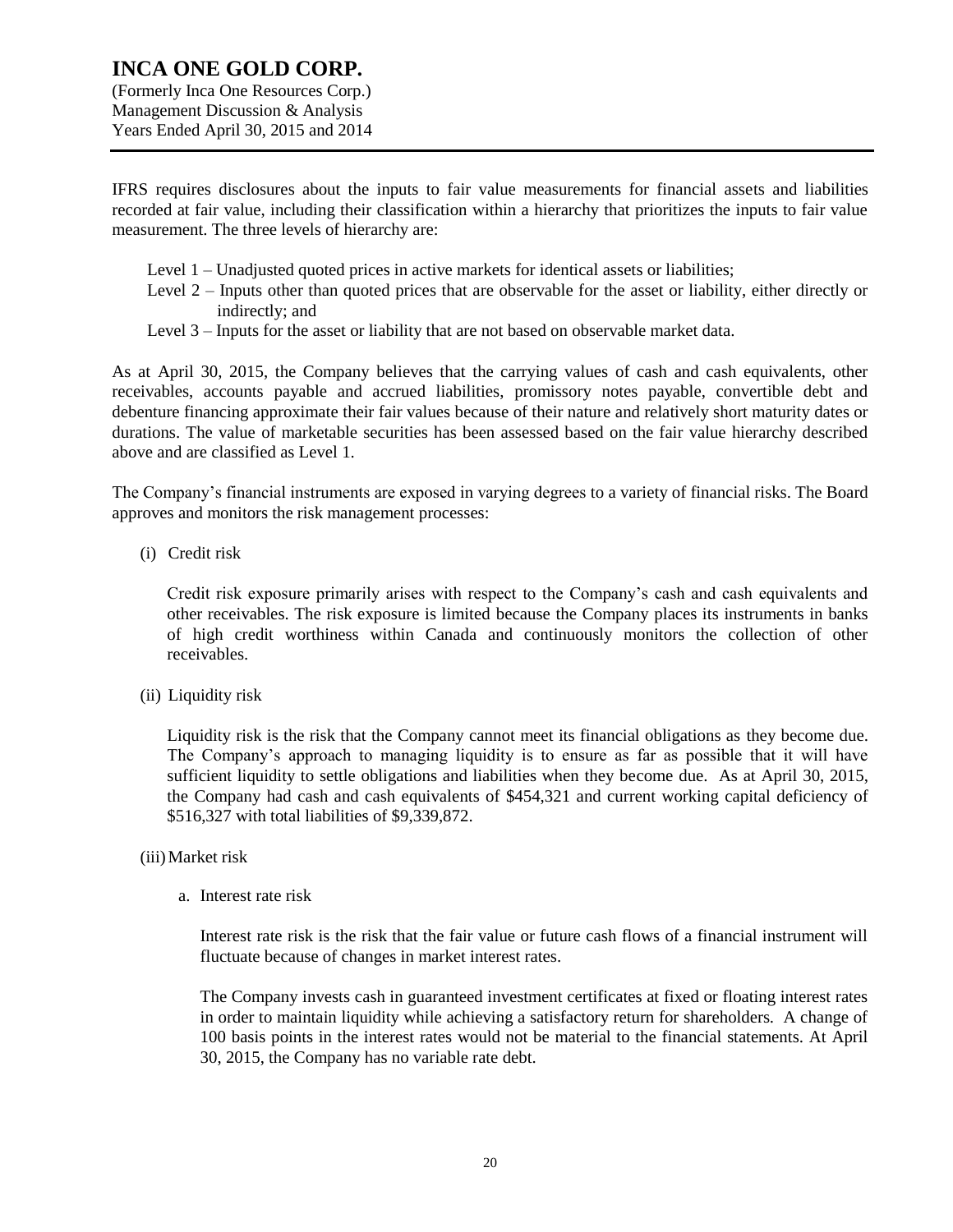#### b. Foreign currency risk

Foreign exchange risk is the risk that the fair value of future cash flows of a financial instrument will fluctuate because of the changes in the foreign exchange rates. The Company is exposed to the financial risk related to the fluctuation of foreign exchange rates associated with the fluctuations in its US dollar and the Peruvian New Sol ("Sol") bank accounts as well as the translation of foreign held assets and liabilities at current exchange rates.

The Company's net exposure to the US dollar and Sol on financial instruments is as follows:

|                                          | April 30, 2015 | April 30, 2014 |
|------------------------------------------|----------------|----------------|
|                                          | S              | S              |
| US dollar:                               |                |                |
| Cash and cash equivalents                | 321,099        | 22,792         |
| Receivables                              | 54,643         |                |
| Accounts payable and accrued liabilities | (525, 948)     | (16, 116)      |
| Debenture, convertible debenture and     | (2,895,360)    |                |
| promissory note                          |                |                |
| Net assets                               | (3.045.566)    | 6,676          |
|                                          |                |                |
| Sol:                                     |                |                |
| Cash and cash equivalents                | 38,858         | 9,704          |
| Receivables                              | 589,500        |                |
| Accounts payable and accrued liabilities | (347,062)      | (167, 734)     |
| Net liabilities                          | 281,296        | (158,030)      |

Assuming all other variables constant, an increase or a decrease of 10% of the US dollar against the Canadian dollar, the net loss of the Company and the equity for the year ended April 30, 2015 would have varied by approximately \$312,000.

Assuming all other variables constant, an increase or a decrease of 10% of the Sol against the Canadian dollar, the net loss of the Company and the equity for the year ended April 30, 2015 would have varied by approximately \$28,000.

The Company had no hedging agreements in place with respect to foreign exchange rates.

c. Commodity price risk

Commodity price risk is the risk of financial loss resulting from movements in the price of the Company's commodity inputs and outputs. The Company's price risk relates primarily to future gold price expectations and the share trading price of its GRIT shares. The Company continuously monitors precious metal and GRIT share trading prices as they are included in projections prepared to determine its future strategy.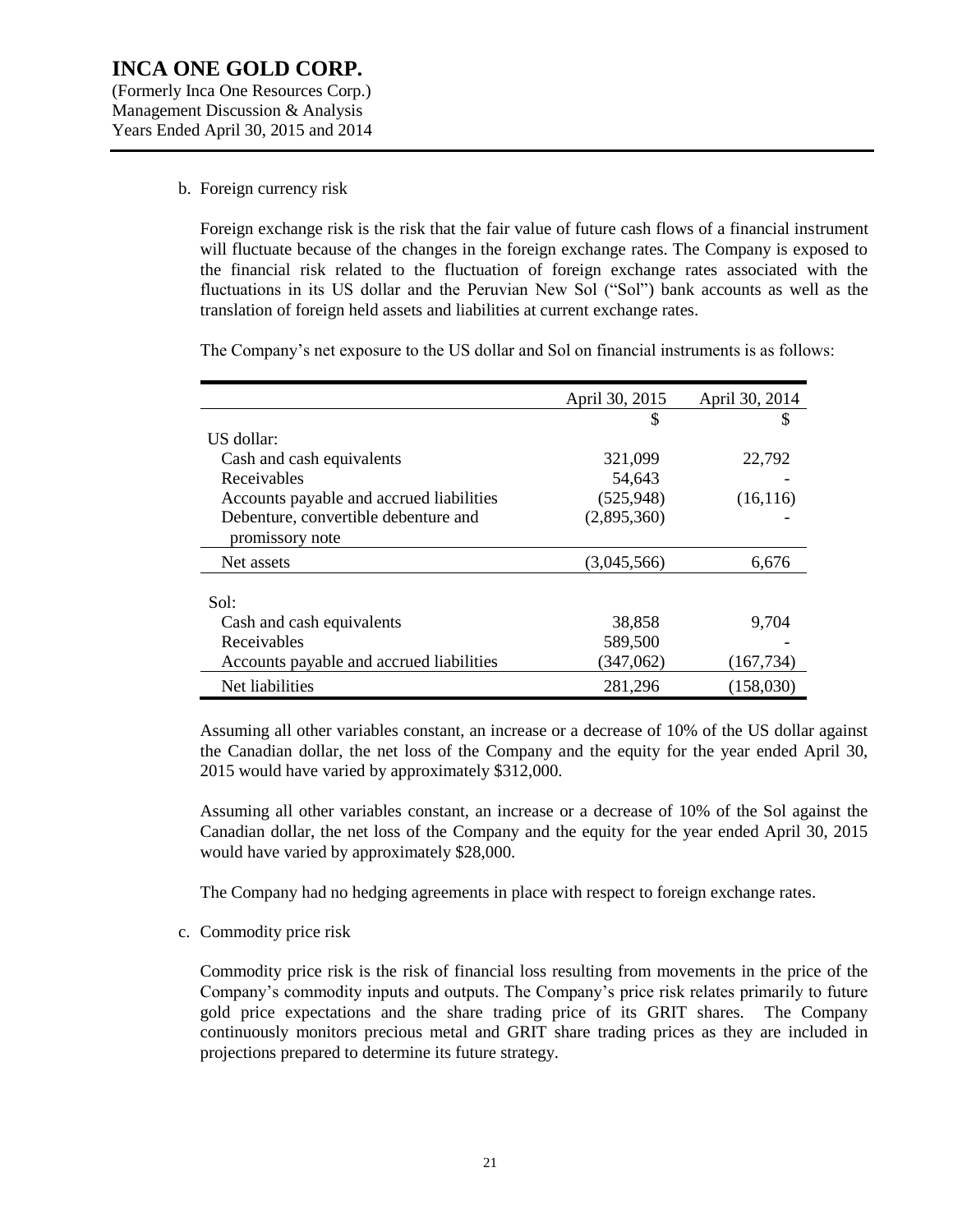Management Discussion & Analysis Years Ended April 30, 2015 and 2014

#### **Subsequent Events**

- a) During May 2015, a director and officer and an officer of the Company advanced to the Company a total of \$100,000 in cash in exchange for short term promissory notes. The notes are unsecured with an interest rate of 20% per annum payable on maturity in 6 months.
- b) During May 2015, 210,000 stock options with prices ranging from \$0.15 to \$0.25 were exercised for gross proceeds of \$37,500, and 100,000 warrants with an exercise price of \$0.20 were exercised for gross proceeds of \$20,000.
- c) On May 5, 2015, the Company granted 2,780,000 stock options to various directors and officers of the Company. The stock options are exercisable at a price of \$0.25 per share and expire on May 5, 2018.
- d) On May 19, 2015, the Company closed the second tranche of the USD Convertible Loan for gross proceeds of US\$500,000.
- e) On June 1, 2015, the Company closed the third tranche of the USD Convertible Loan for gross proceeds of US\$400,000.
- f) During June 2015 a company controlled by an individual who was subsequently appointed a director of the Company on July 8, 2015 advanced to the Company USD\$500,000 in cash in exchange for a short term promissory note of which USD\$100,000 were repaid during August 2015. The note is unsecured with an interest rate of 20% per annum payable on maturity in 6 months.
- g) On July 10, 2015, the Company closed a non-brokered debenture financing (the "Second Debenture Unit Financing") for gross proceeds of USD\$500,000. The Second Debenture Unit Financing consists of 20 units (the "Second Units") with each Second Unit comprising one non-convertible debenture in the principal amount of USD\$25,000, and 25,000 non-transferable warrants. Each warrant is exercisable into one common share of the Company at a price of CAD\$0.25 for 12 months from the closing date of the Second Debenture Unit Financing.

The holders of the debentures are entitled to receive interest at the rate of 14% per annum, calculated and paid quarterly in arrears. The term of the debentures is 12 months with a 12 month extension at the option of the Company and the debentures are secured by a security interest in certain of the Company's present and after acquired property to be registered in British Columbia. A finder's fee of 5% of the gross proceeds of the Second Debenture Unit Financing is payable in cash by the Company to certain finders.

h) On August 17, 2015, the Company announced a private placement of up to 3,333,333 common shares at a price of \$0.15 per Share for gross proceeds of up to \$500,000 (the "Private Placement"). The proceeds of the Private Placement will be used for general working capital purposes. The Company may pay finders' fees in connection with the Private Placement, subject to compliance with the rules of the TSX Venture Exchange. On August 25, 2015 the Company closed the Private Placement for gross proceeds of \$601,459 including an oversubscription of \$101,459 and issued 4,009,726 shares.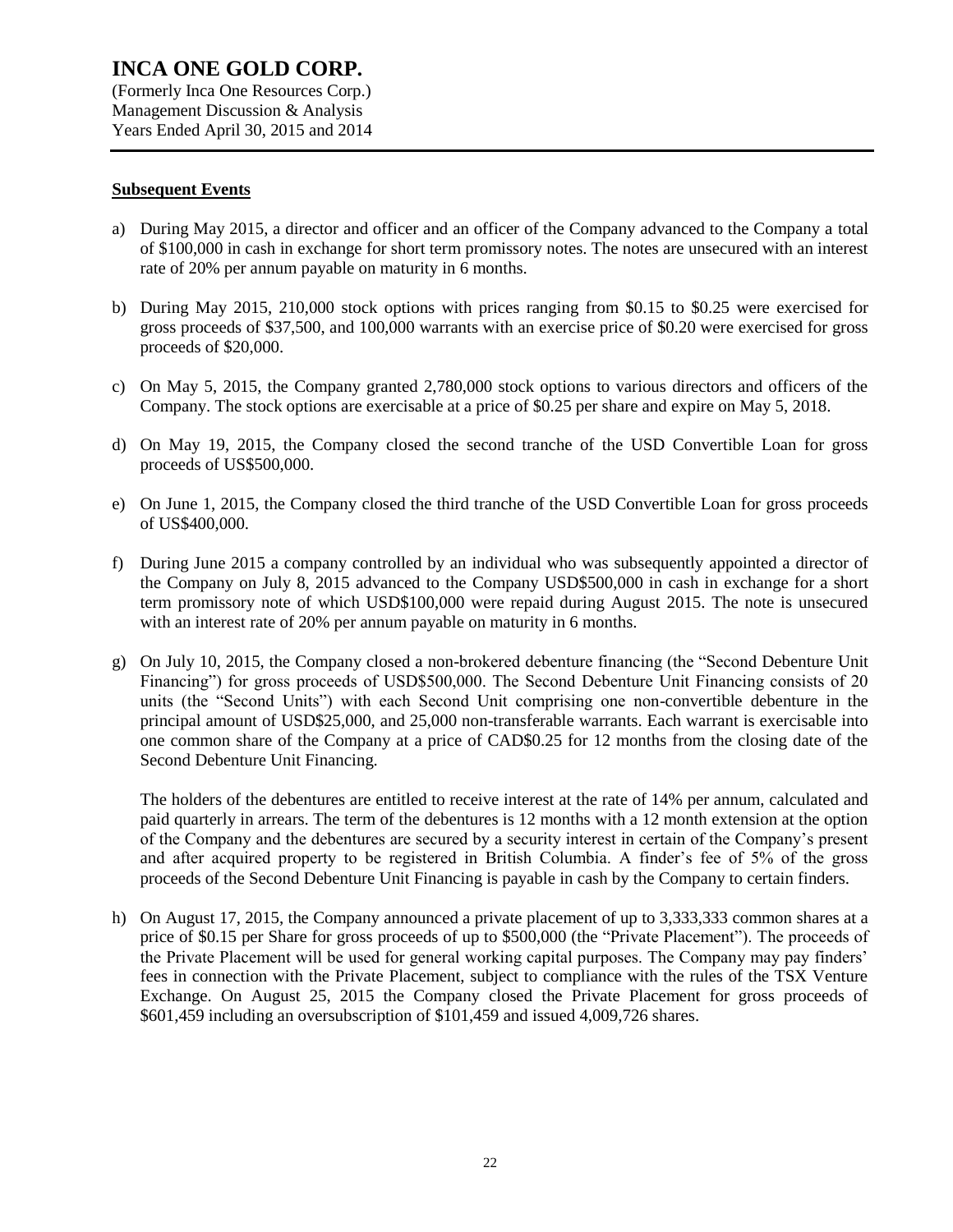(Formerly Inca One Resources Corp.) Management Discussion & Analysis Years Ended April 30, 2015 and 2014

#### **Off-Balance Sheet Arrangements**

The Company has not entered into any off-balance sheet arrangements.

#### **Critical Accounting Policies and Estimates**

The preparation of the Company's consolidated financial statements in accordance with IAS 1, *Presentation of Financial Statements*, requires management to make certain critical accounting estimates and to exercise judgment that affect the accounting policies and the reported amounts of assets, liabilities and disclosure of contingent assets and liabilities at the date of the consolidated financial statements and reported amounts of revenues and expenses during the reporting period. Estimates and assumptions are continually evaluated based on historical experience and other factors, including expectations of future events that are believed to be reasonable under the circumstances. In the future, actual experience may differ from these estimates and assumptions. Revisions to accounting estimates are recognized in the period in which the estimates are revised and in any future periods affected. Uncertainty about these assumptions and estimates could result in outcomes that require a material adjustment to the carrying amounts of assets or liabilities in future periods.

Significant accounting judgments that Management has made in the process of applying accounting policies which it considers have had the most significant effect on the amounts recognized in the consolidated financial statements include, but are not limited to going concern, title to and economic recoverability and probability of future economic benefits of exploration and evaluation assets, date of commencement of commercial production, and determination of functional currency. Management considers the areas currently requiring a significant degree of estimation and assumption and which have a significant risk of resulting in a material adjustment to the carrying amount of assets and liabilities within the next financial year, to include, but not be limited to, the value attributed to share-based compensation, convertible debentures and debentures with warrants, marketable securities, asset retirement and reclamation obligation, and deferred taxes.

These accounting judgments and estimates are further discussed in the Company's annual audited consolidated financial statements at April 30, 2015.

#### **Risks and Uncertainties**

Natural resources exploration, development, production and processing involve a number of business risks, some of which are beyond the Company's control. These can be categorized as operational, financial and regulatory risks.

Operational risks include: the Company may not be able to find and develop resources economically, the Company cannot guarantee title to its properties, the Company may have difficulty in marketing production and services, the Company must manage changing governmental laws and regulations, the Company may have difficulty in hiring and retaining skilled employees and contractors, environmental hazards (including discharge of pollutants or hazardous chemicals), industrial accidents and occupational and health hazards, mechanical failures, the unavailability of materials and equipment, pit slope failures, unusual or unexpected rock formations, poor or unexpected geological or metallurgical conditions, poor or inadequate ventilation, failure of mine communication systems, poor water condition, interruptions to gas and electricity supplies, human error and adverse weather conditions, there is no assurance that the Company will acquire additional mineral properties and any acquisitions may expose the Company to new risks, and the mining industry is intensely competitive for the acquisition of new properties, access to capital and hiring of skilled personnel.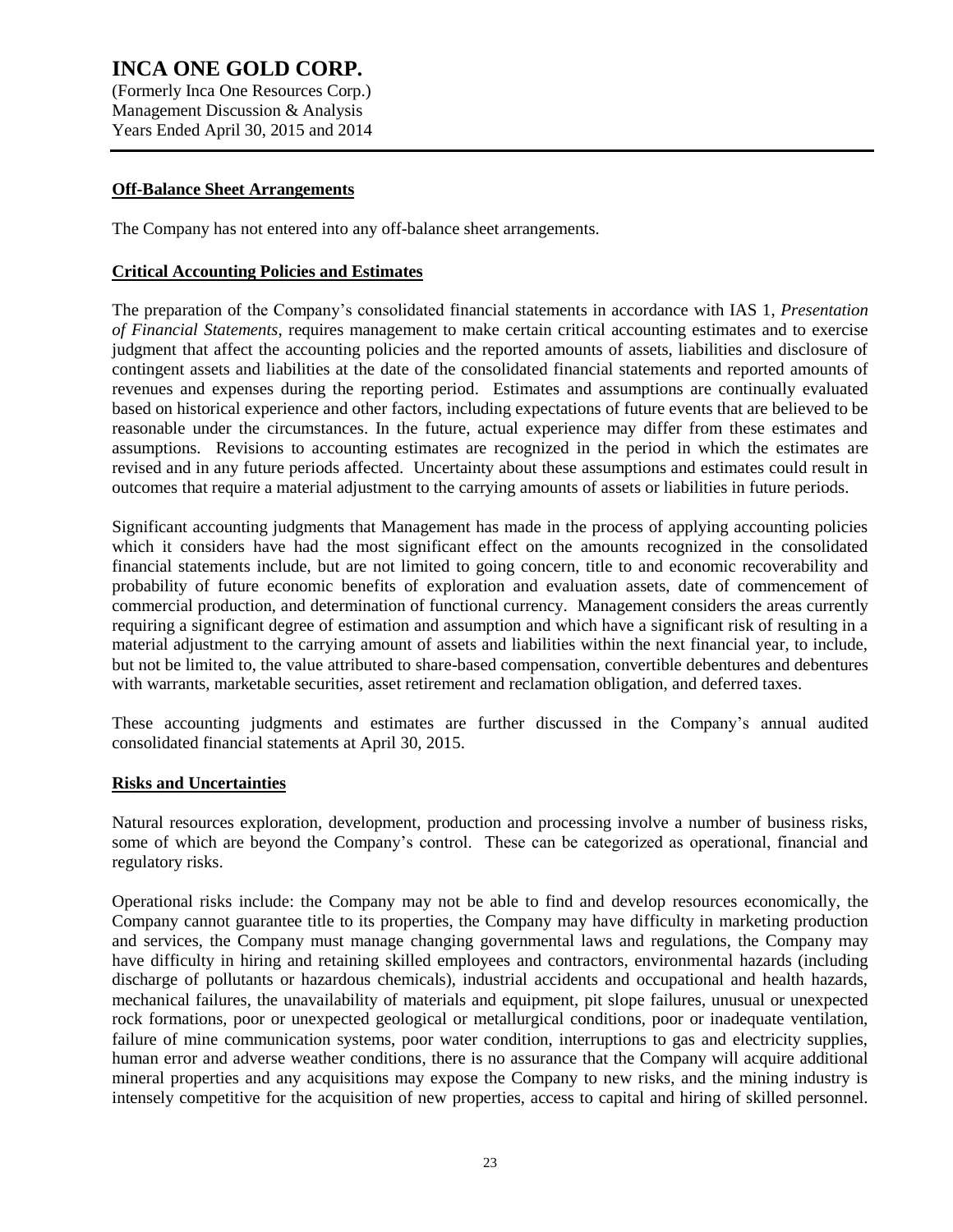# **INCA ONE GOLD CORP.** (Formerly Inca One Resources Corp.)

Management Discussion & Analysis Years Ended April 30, 2015 and 2014

The Company continuously monitors and responds to changes in these factors and seeks to adhere to all regulations governing its operations.

Financial risks include commodity prices, interest rates and fluctuating foreign exchange rates, all of which are beyond the Company's control. Additional financial risks are the Company's ability to raise capital to continue funding its operations.

Regulatory risks include the possible delays in getting regulatory approval to, and permits for, the transactions that the Board of Directors believe to be in the best interest of the Company, and include increased fees for filings, the introduction of ever more complex reporting requirements the cost of which the Company must meet in order to maintain its exchange listing.

## **Cautionary Note Regarding Forward-Looking Information**

This MD&A contains forward-looking statements. All statements, other than statements of historical fact, constitute "forward-looking statements" and include any information that addresses activities, events or developments that the Company believes, expects or anticipates will or may occur in the future including the Company's strategy, plans or future financial or operating performance and other statements that express management's expectations or estimates of future performance.

Forward-looking statements are generally identifiable by the use of the words "may", "will", "should", "continue", "expect", "anticipate", "estimate", "believe", "intend", "plan" or "project" or the negative of these words or other variations on these words or comparable terminology. All such forward-looking information and statements are based on certain assumptions and analyses made by the Company's management in light of their experience and perception of historical trends, current conditions and expected future developments, as well as other factors management believes are appropriate in the circumstances. These statements, however, are subject to known and unknown risks, uncertainties and other factors that may cause the actual results, level of activity, performance or achievements of the Company to be materially different from those expressed, implied by or projected in the forward-looking information or statements. Important factors that could cause actual results to differ from these forward-looking statements include but are not limited to: risks related to the exploration and potential development of the Company's projects, risks related to international operations, the actual results of current exploration activities, conclusions of economic evaluations, changes in project parameters as plans continue to be refined, future prices of minerals, as well as those factors discussed in the sections relating to risk factors of the Company set out in this MD&A.

There can be no assurance that any forward-looking statements will prove to be accurate, as actual results and future events could differ materially from those anticipated in such statements. Accordingly, the reader should not place any undue reliance on forward-looking information or statements. Except as required by law, the Company does not intend to revise or update these forward-looking statements after their date of issue, or to revise them to reflect the occurrence of future unanticipated events.

#### **Disclosure Controls and Procedures**

Disclosure controls and procedures are intended to provide reasonable assurance that information required to be disclosed is recorded, processed, summarized, and reported within the time periods specified by securities regulations and that the information required to be disclosed is accumulated and communicated to management. Internal controls over financial reporting are intended to provide reasonable assurance